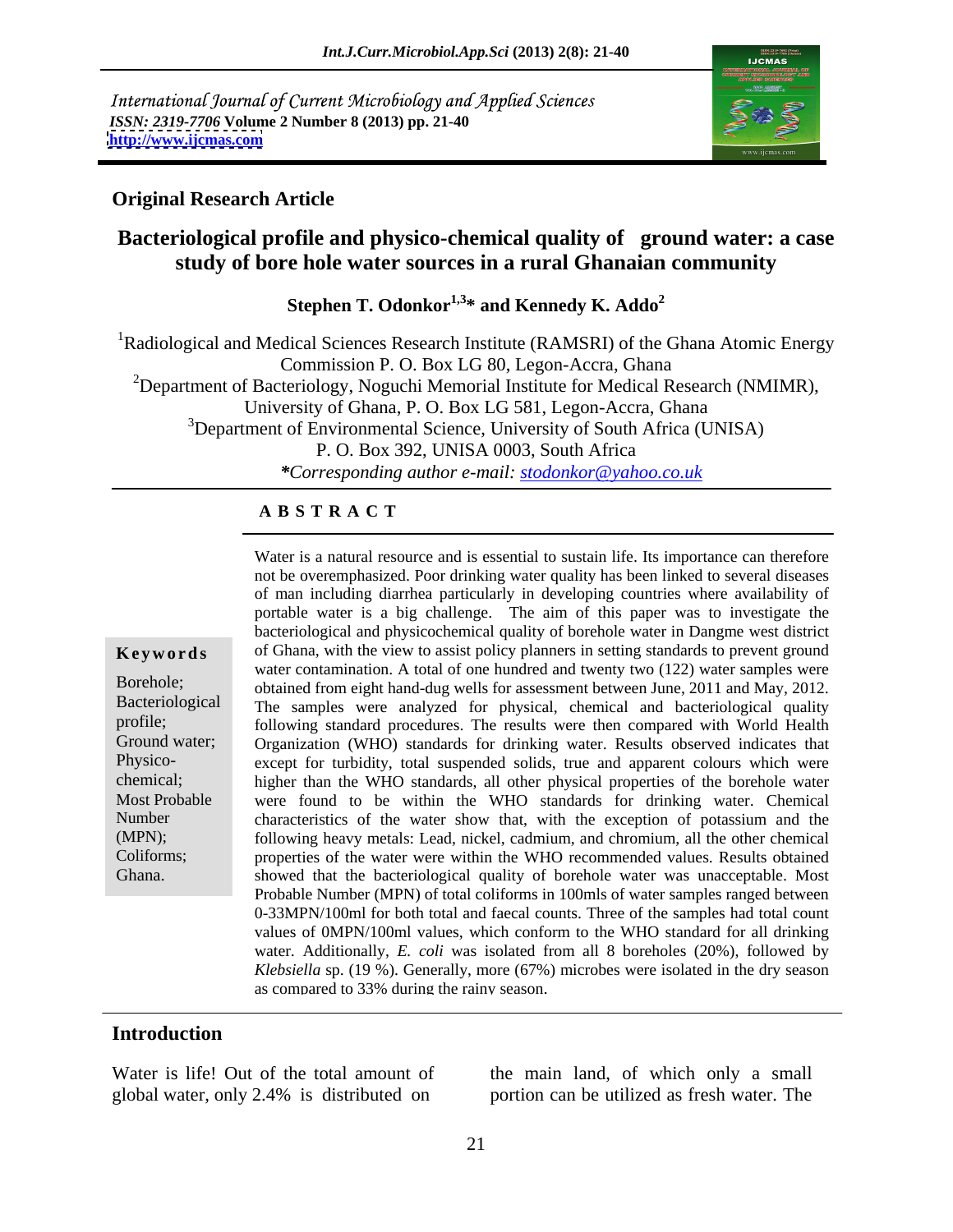Water has become a limited and scarce Sen Gupta, 1996, Somashekar *et al.,*2000) resource (Bouwer, 2000). This is due to over exploitation coupled with the 1995; Todd, 1995 and Rengaraj *et*  growing population (Todd, 1995, and *al.,*1996; Indra Raj, 2000). It is also Indra Raj, 2000). Today, about 1 billion important to note that groundwater quality people in developing countries lack access to safe drinking water (WHO, 2000). This growing deficit of good quality water in Sayyed and Wagh, 2011). It is largely developing countries has spurred the need controlled by discharge recharge pattern, to utilize other sources of water other than nature of the host and associated rocks as conventional treated waters at maximal risk of microbiological and chemical (Raghunath, 1907; Sayyed and Sayadi, pollution. As a result, developing countries in particular, are plagued with water<br>related diseases such as diarrheal diseases

the atmosphere, soil and water rock reactions as well as pollutant sources such wastes (Appelo and Postma, 1993; Zhang and groundwater is deteriorating at a faster domestic sewage (Eison and Anderson,

available fresh water to man is hardly 0.3- 1980; Sharma and Kaur, 1995; Subba and 0.5% of the total water available on the shuba, 1995), agricultural runoff/ earth (Ganesh and Kale, 1995), agricultural fields (Banerji, 1983; Handa; shuba,1995), agricultural runoff/ 1986, Ramachandra *et al.,*1991; Datta and and industrial wastes (Sharma and Kaur, is one of the most important aspects in water resource studies (Ackah *et al.,* 2011; well as contaminated activities 2011; Zhang *et al.,*2011).

related diseases such as diarrheal diseases Suitability of water for various uses (Aderigbe *et al.,*2008; Park, 2002) which depends on type and concentration of account for 10% of the disease burden in dissolved minerals and groundwater has developing countries (Park, 2002). more mineral composition than surface Furthermore, concentration of pollutants water (Mirribasi *et al.,* 2008). The quality more than their permissible limits in of groundwater is constantly changing in drinking water leads to health problems, response to daily, seasonal and climatic such as water borne diseases, like factors. Continuous monitoring of water fluorosis, typhoid, jaundice, cholera, quality parameters is highly crucial premature baby and other problems, because changes in the quality of water especially in infants (Spalding and Exner, have far reaching consequences in terms 1993). of its effects on man and biota. In Ghana, about 70% of total populations depends on the geology of the area and it rely heavily on groundwater for drinking is rapid in hard rock areas especially in purposes (Kortatsi et al, 2008). lime stone regions where extensive cavern Groundwater quality reflects inputs from systems are below the water table (Singh, Contamination of groundwater also depends on the geology of the area and it 1982).

as mining, land clearance, agriculture, acid The changes in quality of groundwater precipitation, and domestic and industrial response to variation in physical, chemical *et al.,*2011). However the quality of which it pass (Singh *et al.,* 2003). The aim pace due to pollution ranging from septic and chemical quality of groundwater with tanks (Olaniya and Saxena, 1977; Gillison the view to assist policy planners in setting and Patmont, 1983), land fill leachates, standards to prevent ground water biological environments through of this study was to assess the microbial contamination.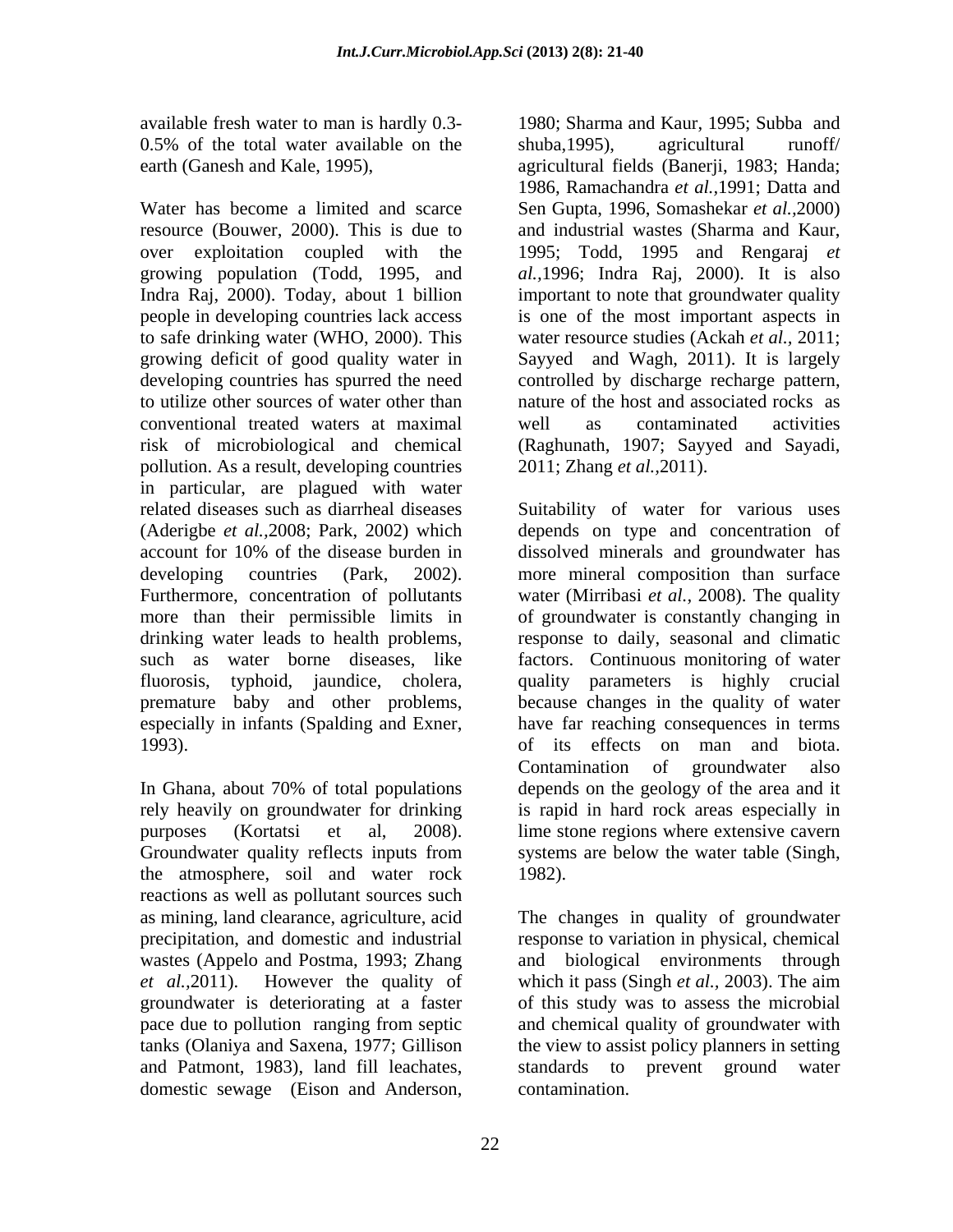The Dangme West District is situated in the Southeastern part of Ghana, lying<br>between latitude  $5^{\circ}$  45' south and  $6^{\circ}$  05' between latitude 5<sup>°</sup> 45' south and 6<sup>°</sup> 05' Flowing over a fairly low terrain, most of North and Longitude  $0^{\circ}$  05' East and  $0^{\circ}$ 20 West. The District has a total land area themselves, which are left dry for most of 1,442 square kilometers, making it the parts of the year. The very seasonalnature largest in the Greater Accra Region. The of most of the streams caused by high land size represents 41.5% of the regional temperatures and equally high insulation land area. The Dangme West district was selected because of its unique location and characteristics, which is representative of varying size, used for irrigation and for the most rural communities in Ghana.

### **Topography and Drainage**

the Accra plains. The relief is generally part of the district. Strongly gentle and undulating, a low plain with few prominent inselbergs (isolated rocky

Prominent relief features include the Yongua inselberg (427 metres) which Shai Hills (289 metres) found towards the western portions of the district. belt.

immense potentials for stone quarrying, the district. This renders the district.

most of the streams taking their source surface than abruptly changing to

**Demarcation of the study area** from the Akwapim range which is also serving as a watershed and then flow in a northwest to southwest direction into lagoons on the coast.

> the streams have carved wide valleys for levels have encouraged the creation of a number of artificial dams and ponds of watering of livestock.

## **Geology and Soil**

The district forms the central portions of Ancient igneous rocks underlie the major heights not exceeding 70 metres. The along the western boundary. There are also plains are punctuated in isolated areas by a important areas of relatively young hills), outliers and knolls scattered southeast. Dahomeyan gneiss and schists erratically over the area. occupy most of the plains proper. Basic appears conical in the air with a number of north close to the inselbergs but are rare in outliers close to the north of the district south and southeast. The eastern belt of around Asutsuare and Osuwem areas; the acidic gneiss consists mainly of the Krabote inselberg also to the North and the grained metamorphosed rocks rather richer part of the district. Strongly metamorphosed ancient sediments occur unconsolidated sediments in the south and gneiss forms a number of large inselbergs in the north and center of the belt. Small rock outcrops are also common in the in minerals than the rocks in the western belt.

Large rock outcrops and boulders a The predominant soil types in the district conspicuously stand in the vicinity of the are the black clays classified as Akuse hills in certain places. The rocky hills series and occupies the central to eastern together with the large boulders provide parts of the district. The soils are highly which is already a major pre-occupation in compact when dry and then crack elastic when wet but become hard and vertically from the surface. This renders the soil unsuitable for land cultivation.

The general pattern of drainage in the The soil here consists of gray-brown soils Dangme West District is dendritic with loamy for about 15-30 centimeter the surface than abruptly changing to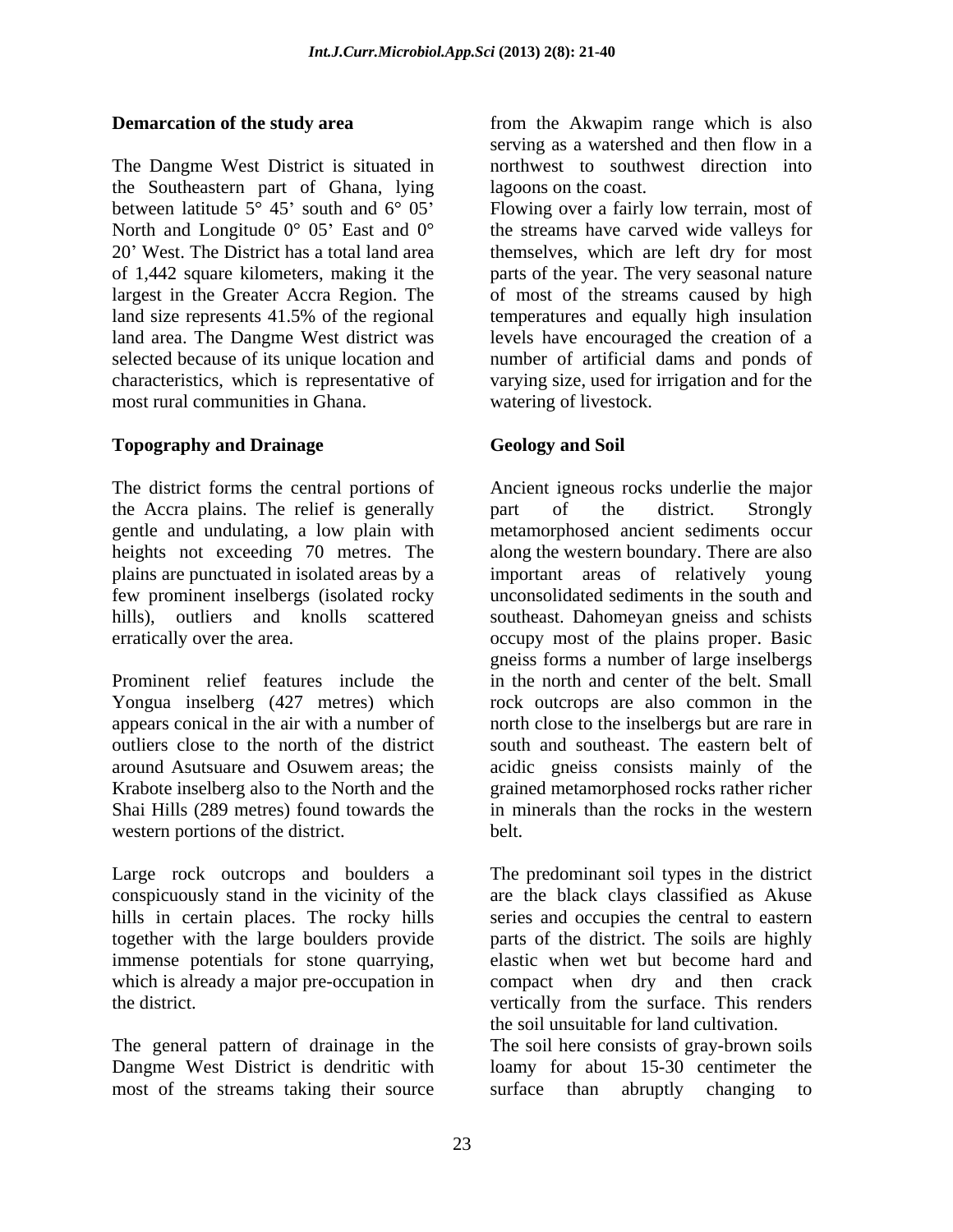impervious clay which contains lime concretion below a depth of 60 **analyses of the water samples** centimeters. The topsoil rapidly becomes draughty during the dry seasons. This type production. Most parts of the area are

All water sampling and preservation procedures were performed according to Standard Methods for the examination of water and wastewater (APHA, 1998; APHA, 1995), and WHO guidelines for drinking water (WHO, 1996, 1982). Sampling for bacteriological analysis was done aseptically with care, ensuring no external contamination of samples. Water (MPN) technique) following methods samples were taken from boreholes fitted  $\overline{described}$  by the APHA (1998). with hand pumps. Before samples were taken, the pumps were continuously total coliform and brilliant green bile broth operated for about 5 minutes, after which the mouth of the borehole was cleaned coliform test was done at  $37^{\circ}$ C whiles with cotton wool soaked in 70% faecal coliforms were incubated at  $44^{\circ}$ C concentrated alcohol and then flamed for and used as a confirmation of the total

Water was again pumped out for a further methods and confirmed with an API 20E 3 minutes to allow the metal to cool. Water samples were then collected by direct flow into sterilized bottles and **Result and Discussion** carefully sealed. Immediately after collection, samples were placed in an insulated box (an ice chest) filled with ice cubes to keep the temperature below 4-  $8C^{\circ}$ . Water samples were collected from samples taken from botening the state of  $\frac{8C^{\circ}}{2}$ . wells using containers used by the borehole water samples fell communities and then transferred into sterile glass bottles for onward transportation to the laboratory. Samples<br>electrical conductivity (EC), Total were transported to the laboratory on ice and analyzed immediately in the discolved objects  $(T1)$ ,  $T1$ ,  $T1$ ,  $T1$ ,  $T1$ ,  $T1$ ,  $T1$ ,  $T1$ ,  $T1$ ,  $T1$ ,  $T1$ ,  $T1$ ,  $T1$ ,  $T1$ ,  $T1$ ,  $T1$ ,  $T1$ ,  $T1$ ,  $T1$ ,  $T1$ ,  $T1$ ,  $T1$ ,  $T1$ ,  $T1$ ,  $T1$ ,  $T1$ ,  $T1$ ,  $T1$ ,  $T$ laboratory or stored in the dark at  $4-8^0C$ until they were analyzed.

### **Physico-chemical and biochemical analyses of the water samples**

of soil fairly supports any level of crop All procedures carried-out to examine the however, left for grazing purposes. to Standard Methods for the examination **Materials and Methods** 1995), and examination of water for **Water sample collection** for drinking water (WHO, 1996, 1982). water samples were performed according of water and wastewater (APHA, 1998, pollution control (WHO) and guidelines Chemical analyses of the water samples were done using the Atomic Absorption Spectrophotometer (AAS) method.

## **Microbiological analysis**

about 5 minutes. coliform test. All bacteria in water samples Sub-samples were taken from the samples and analyzed for Total and Faecal Coliform counts (Most Probable Number described by the APHA (1998). MacConkey broth Oxoid was used for for faecal coliform. Incubation of the total  ${}^{0}C$  whiles faecal coliforms were incubated at  $44^{\circ}$ C  ${}^{0}C$ were also identified by conventional kit (Bio Merieux, SA France).

# **Result and Discussion**

. Water samples were collected from  $\frac{\text{samples}}{\text{day} \cdot \text{p}}$  and  $\frac{\text{p}}{\text{day}}$  for all the oight  $\frac{\text{(8)}}{\text{p}}$  ${}^{0}C$  ansolved solids (1DS) values. All the  $\delta$  samples fell within WHO's acceptable In the present study table.1 showed the results for the physical properties of water samples taken from borehole during the dry season. The pHs for all the eight (8) borehole water samples fell between/below the WHO standards of 6.5- 8.5. The same trend is observed with electrical conductivity (EC), Total hardness (TH), Alkalinity (OH) and Total dissolved solids (TDS) values. All the 8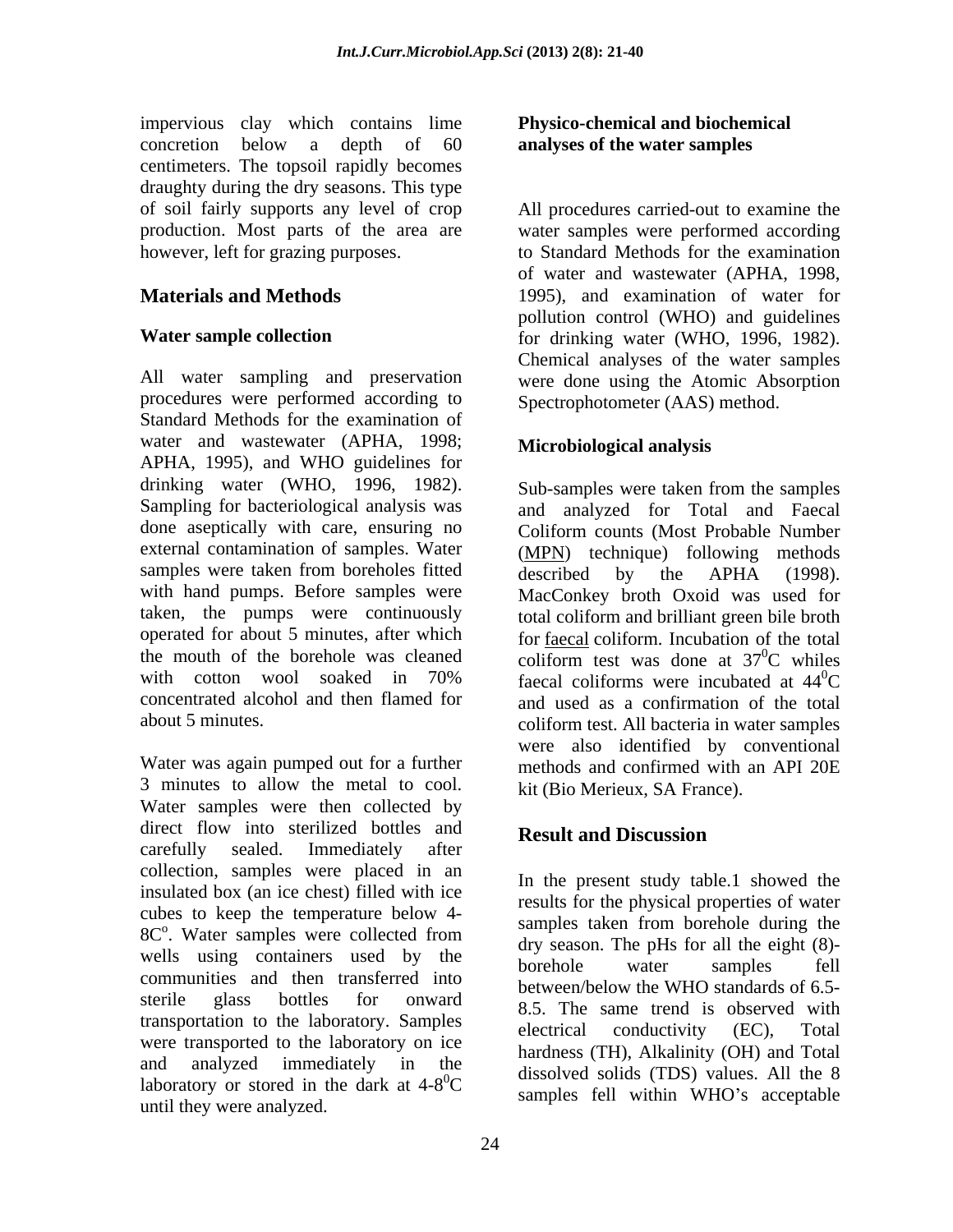maximum values. However Seven (7) 75% were above the WHO guidelines of 5 samples representing 88% recorded values FAU for Turbidity (TUR). The values above the WHO recommendations for obtained for true colour (TC) reveal that both Total suspended solid (TSS) and 7(88%) of the samples were within the Turbidity (TUR). The values obtained for true colour (TC) revealed that 7 (88%) of 12% was above the standards. the samples were above the WHO Measurements for apparent colour (AC) standards of 5ptcou whiles 1 representing also showed the same pattern of results. 12% is below the standards. Currently there are no WHO standards for Measurements for apparent colour (AC) temperature (TEM), Salinity (SAL), also showed the same pattern of results as Dissolved Oxygen (DO) and biological in measurement of true colour: seven (7) oxygen demand (BODs). However it is samples representing 78% were above the observed from the table 4.1.9 that WHO standards whiles 1(12%) of the dissolved Oxygen (DO) recorded the samples met the WHO standards of highest value of 4.05mg/L from sample B7 25ptcou. Currently there are no WHO and the lowest, 2.05 mg/L from samples standards for temperature (TEM), Salinity B3 and B5. Biological Oxygen Demand (SAL), Dissolved Oxygen (DO) and (BOD) ranged from 1.00 mg/L (B4) to biological oxygen demand (BODs). However it is observed from the table all samples. 4.1.8 that, dissolved Oxygen (DO) did not vary much. The highest value was  $\frac{1 \text{able.3} \text{ shows the results for Chemical}}{\text{properties of water samples from}}$ obtained from sample B7 (4.05 mg/L) and the lowest was 1.15mg/L from samples B3 and B6. Biological Oxygen Demand in the table all the eight samples fell<br>(DOD) reased from 1.05 ms/L (D2, B4) to within the WHO recommended (BOD) ranged from 1.05 mg/L (B3,B4) to 3.15mg/L (B1). Salinity also ranges guidelines/standard for: chloride (C1),<br>between 0.10 0.20ppt This value is magnesium  $(Mg^{2+})$ , calcium  $(Ca^{2+})$ , between  $0.10 - 0.20$ ppt. This value is below 4ppt at which level water is socium  $(Na)$  supposes  $(SO4^{-})$  and  $S^{\text{normal}}$  and  $S^{\text{normal}}$  and  $S^{\text{normal}}$  and  $S^{\text{normal}}$  and  $S^{\text{normal}}$  and  $S^{\text{normal}}$  and  $S^{\text{normal}}$  and  $S^{\text{normal}}$  and  $S^{\text{normal}}$  and  $S^{\text{normal}}$  and  $S^{\text{normal}}$  an  $\frac{1}{2}$  considered salty.

physical properties of samples taken from  $\mu$ <sup>pot</sup>  $\mu$ ,  $\mu$ ,  $\mu$ ,  $\mu$ ,  $\mu$  as above the will boreholes during the rainy season. The pHs for all the eight (8) borehole water samples fell between/below the WHO  $\frac{d\ln(1)}{d}$  is now below the WHO standards of 6.5-8.5. The same trend is observed with electrical conductivity (EC), Total hardness (TH), Alkalinity (OH) and Total dissolved solids (TDS) values. All<br>the segments followithin WHO's 43.89mg/L respectively the 8 samples fell within WHO's acceptable maximum values. However five (5) samples representing 63% reposition of weter samples from recorded values above the WHO borsholes during the rainy season The recommendations for Total suspended solids (TSS). Six (6) samples representing

FAU for Turbidity (TUR). The values WHO standards whiles 1 representing 12% was above the standards. observed from the table 4.1.9 that 3.13mg/L (B1). Salinity was 0.10 ppt. for all samples.

Table.2 presents the results for the recorded value of  $34.30$  mg/L for Table.3 shows the results for Chemical properties of water samples from boreholes during the dry season. As shown in the table all the eight samples fell within the WHO recommended guidelines/standard for: chloride  $(Cl^-)$ , magnesium  $(Mg^{2+})$ , calcium  $(Ca^{2+})$ ,  $^{2+}$ ), calcium (Ca<sup>2+</sup>),  $^{2+}$ ), sodium  $(Na^+)$  sulphates  $(SO4^2)$  and  $^{2}$  and ) and ) and fluoride (F- ). However one of the samples (B3) had recorded value of 34.30mg/L for potassium  $(K^+)$ . This was above the WHO  $\uparrow$  This was above the WHO ). This was above the WHO recommended value of 30mg/L. There are no WHO standards / guidelines for PO4 $3$ -3 and HCO3 - . However it is worth noting that values recorded from all the samples were less than 1mg/L for Phosphates (PO4 3- ). Whiles the highest and lowest values recorded for HCO3 were 70.71mg/L and were 70.71mg/L and 43.89mg/L respectively

> Table.4 shows the results for Chemical properties of water samples from boreholes during the rainy season. The trends are similar to observations made in the dry season.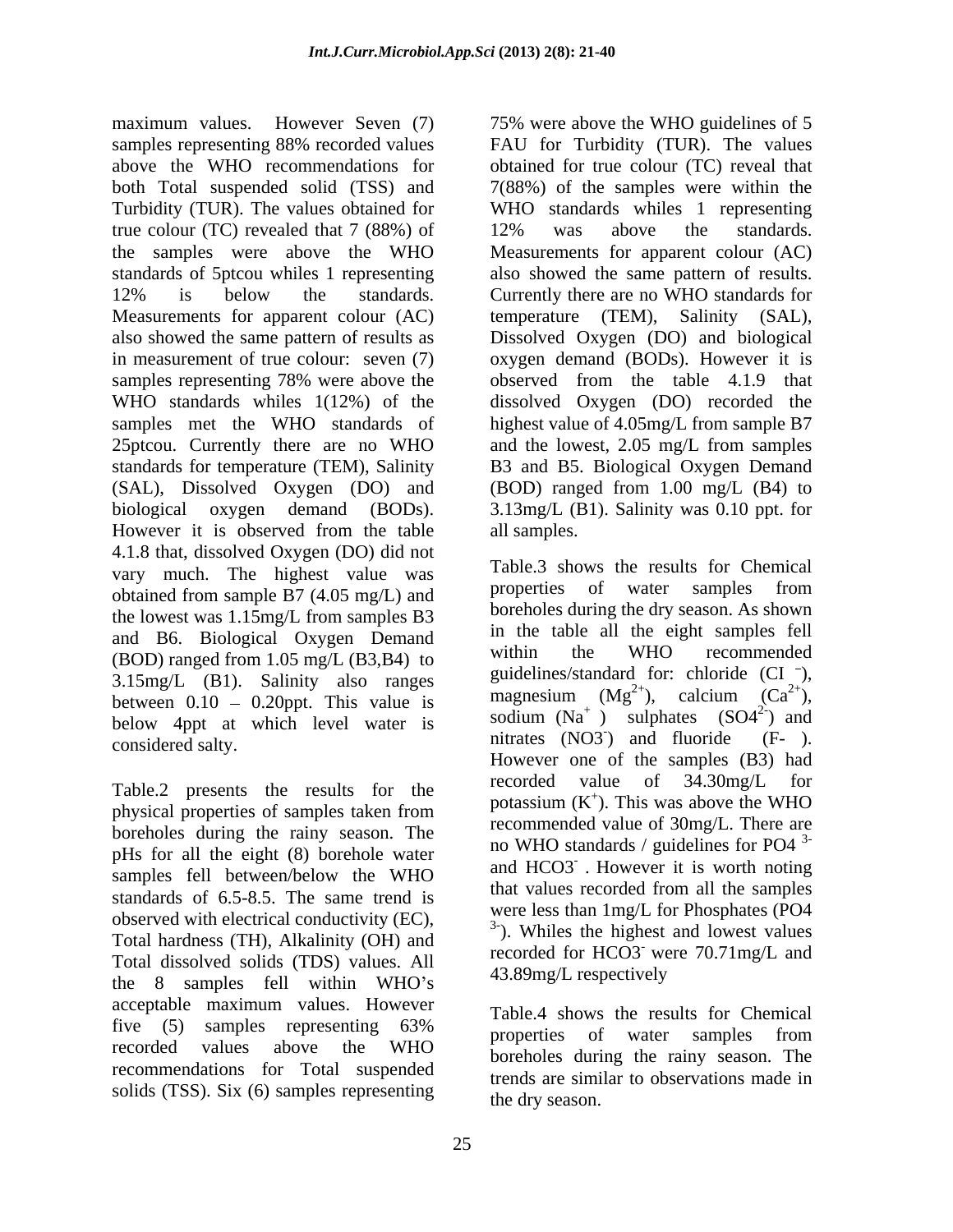| Sample         | PH          | EC                                 | <b>TSS</b>      |           |                                                                         |           |          |                   | DO   | BOD <sub>5</sub>                   |                               | OH     | <b>TDS</b>         |
|----------------|-------------|------------------------------------|-----------------|-----------|-------------------------------------------------------------------------|-----------|----------|-------------------|------|------------------------------------|-------------------------------|--------|--------------------|
| No.            |             | $(\mu S/cm)$                       | $(mg/L)$ $(°C)$ |           | $\left  \begin{array}{c c} (FAU) & (ppt) & (ptcou) \end{array} \right $ |           |          | (ptcou)           |      | $\mid$ (mg/L) $\mid$ (mg/L) $\mid$ | (mg/L)                        | (mg/L) | $\log(L)$          |
|                | 6.48        | 160.00                             | $6.00\,$        | 24.90     | 16.00                                                                   | 0.20      | 5.00     | 15.00             | 3.80 | 3.15                               | 48.00                         | 39.00  | 164.20             |
| B2             | 7.18        | 158.20                             | 14.00           | 25.70     | 24.00                                                                   | 0.20      | $0.00\,$ | 0.00              | 2.35 | 1.65                               | 44.00                         | 56.00  | 76.90              |
| B <sub>3</sub> | 6.65        | 217.00                             | 19.00           | 25.30     | 6.00                                                                    | $0.10\,$  | $0.00\,$ | 10.00             | 2.15 | 1.05                               | 48.00                         | 56.00  | 75.30              |
| <b>B4</b>      | 5.87        | 152.50                             | 6.00            | 24.90     | 3.00                                                                    | 0.10      | 5.00     | 15.00             | 3.80 | 1.05                               | 30.00                         | 54.00  | 76.90              |
| B <sub>5</sub> | 5.58        | 181.90                             | 4.00            | 25.70     | 11.00                                                                   | 0.10      | $0.00\,$ | $0.00\,$          | 2.35 | 1.95                               | 48.00                         | 52.00  | 75.30              |
| <b>B6</b>      | 5.53        | 289.00                             | 9.00            | 25.30     | 7.00                                                                    | 0.10      | $0.00\,$ | 0.00              | 2.15 | 2.00                               | 44.00                         | 40.00  | 56.50              |
| B7             | 5.46        | 25.60                              | 7.00            | 25.40     | 12.00                                                                   | 0.10      | $0.00\,$ | 0.00              | 4.05 | 2.15                               | 50.00                         | 46.00  | 104.80             |
| <b>B8</b>      | 5.47        | 25.50                              | 11.00           | 25.50     | 18.00                                                                   | 0.10      | 28.00    | 89.00             | 3.35 | 2.05                               | 50.00                         | 36.00  | 87.90              |
| <b>WHO</b>     | $6.5 - 8.5$ | 300                                |                 | <b>NA</b> |                                                                         | <b>NA</b> |          | 25                | NA   | NA                                 | 500                           | 200    | 1000               |
| standards      |             |                                    |                 |           |                                                                         |           |          |                   |      |                                    |                               |        |                    |
| SAS            |             | $0(100\%)$                         | 7(88%)          |           | 7 (88%)                                                                 |           |          | $1(12\%)$ 1(12\%) |      |                                    | $0(0\%)$                      |        | $0(0\%)$ 0 $(0\%)$ |
|                | $(0\%)$     |                                    |                 |           |                                                                         |           |          |                   |      |                                    |                               |        |                    |
| <b>SWS</b>     |             | $\mid 8(100\%) \mid 8(100\%) \mid$ | 1(12%)          |           | $1(12\%)$                                                               |           |          | $7(88%)$ 7 (88%)  |      |                                    | $ 8(100\%) 8(100\%) 8(100\%)$ |        |                    |

**Table.1** Physical properties of water samples from boreholes during the dry rainy season

NA = Not Applicable; SAS - Above WHO Standards/Guidelines; SWS - Within/below WHO Standards/Guidelines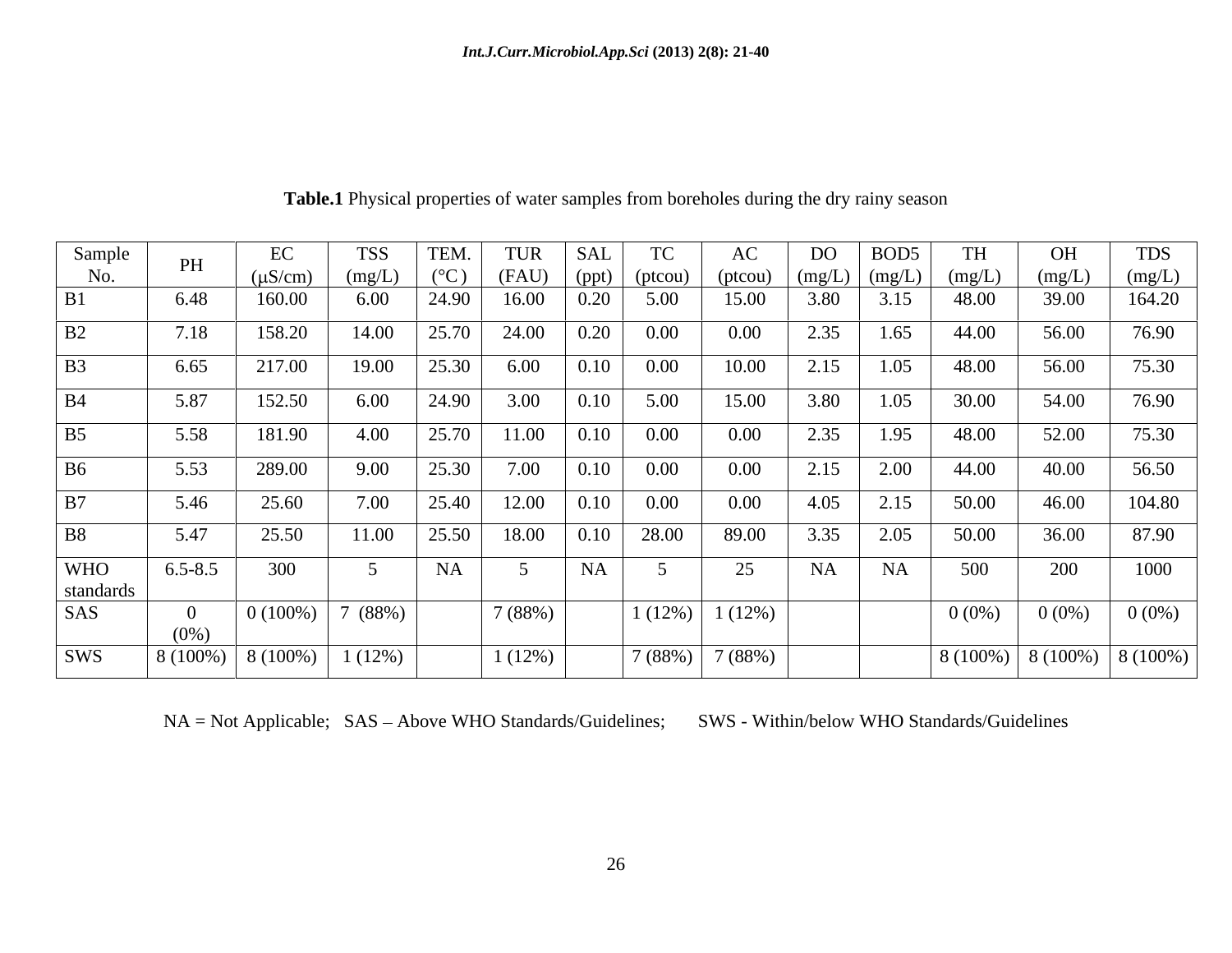| Sample         | PH          |                                                     | <b>TSS</b>                      | TEM.                    | TUR                  | SAL.      | <b>TC</b> | AC       | DO   | BOD <sub>5</sub>                      | TH       | OH                           | <b>TDS</b> |
|----------------|-------------|-----------------------------------------------------|---------------------------------|-------------------------|----------------------|-----------|-----------|----------|------|---------------------------------------|----------|------------------------------|------------|
| No.            |             | $(\mu S/cm)$ $(mg/L)$ $(^{\circ}C)$ $(RAU)$ $(ppt)$ |                                 |                         |                      |           | (ptcou)   |          |      | (ptcou) $\log(L)$ $\log(L)$ $\log(L)$ |          | (mg/L)                       | (mg/L)     |
| B1             | 5.48        | 160.00                                              | 4.00                            |                         | 22.90   14.00   0.10 |           | 4.00      | 15.00    | 3.50 | 3.13                                  | 40.00    | 33.00                        | 160.20     |
| B2             | 6.18        | 148.20                                              |                                 | $12.00$   24.70   20.00 |                      | 0.10      | $0.00\,$  | $0.00\,$ | 2.12 | 1.45                                  | 42.00    | 53.00                        | 74.90      |
| <b>B3</b>      | 6.65        |                                                     | $210.00$   14.00   23.30   4.00 |                         |                      | 0.10      | $0.00\,$  | 10.00    | 2.05 | 1.05                                  | 42.00    | 54.00                        | 73.30      |
| <b>B</b> 4     | 5.87        | 150.50                                              | 3.00                            | 22.90                   | 2.00                 | 0.10      | 4.00      | 15.00    | 3.50 | 1.00                                  | 27.00    | 50.00                        | 72.90      |
| B <sub>5</sub> | 5.58        | 180.00                                              |                                 | $3.00$   21.70          | 9.00                 | 0.10      | $0.00\,$  | $0.00\,$ | 2.05 | 1.65                                  | 46.00    | 50.00                        | 73.30      |
| <b>B6</b>      | 5.53        | 279.00                                              | 7.00                            | 23.30                   | 6.00                 | 0.10      | $0.00\,$  | $0.00\,$ | 2.25 | 2.00                                  | 43.00    | 36.00                        | 54.50      |
| B7             | 5.46        | 24.60                                               |                                 |                         | 6.00   23.40   10.00 | 0.10      | $0.00\,$  | $0.00\,$ | 4.05 | 2.05                                  | 40.00    | 43.00                        | 99.80      |
| <b>B8</b>      | 5.47        | 24.50                                               | 8.00                            |                         | $24.50$ 16.00        | 0.10      | 25.00     | 87.00    | 3.05 | 2.05                                  | 40.00    | 33.00                        | 84.90      |
| <b>WHO</b>     | $6.5 - 8.5$ | 300                                                 |                                 | NA                      |                      | <b>NA</b> |           | 25       | NA   | NA                                    | 500      | 200                          | 1000       |
| standards      |             |                                                     |                                 |                         |                      |           |           |          |      |                                       |          |                              |            |
| SAS            | $0(0\%)$    | $\mid 0(100\%) \mid 5(63\%) \mid$                   |                                 |                         | 6(75%)               |           | $1(12\%)$ | 1(12%)   |      |                                       | $0(0\%)$ | $0(0\%)$                     | $0(0\%)$   |
|                |             |                                                     |                                 |                         |                      |           |           |          |      |                                       |          |                              |            |
| SWS            |             | $\mid 8(100\%) \mid 8(100\%) \mid 3(37\%) \mid$     |                                 |                         | 2(25%)               |           | 7(88%)    | 7(88%)   |      |                                       |          | $8(100\%)$ 8 (100%) 8 (100%) |            |
|                |             |                                                     |                                 |                         |                      |           |           |          |      |                                       |          |                              |            |

**Table.2** Physical properties of water sample from bore holes during the rainy season

NA - Not Applicable; SAS - Above WHO Standards/Guidelines; SWS - Within/below WHO Standards/Guidelines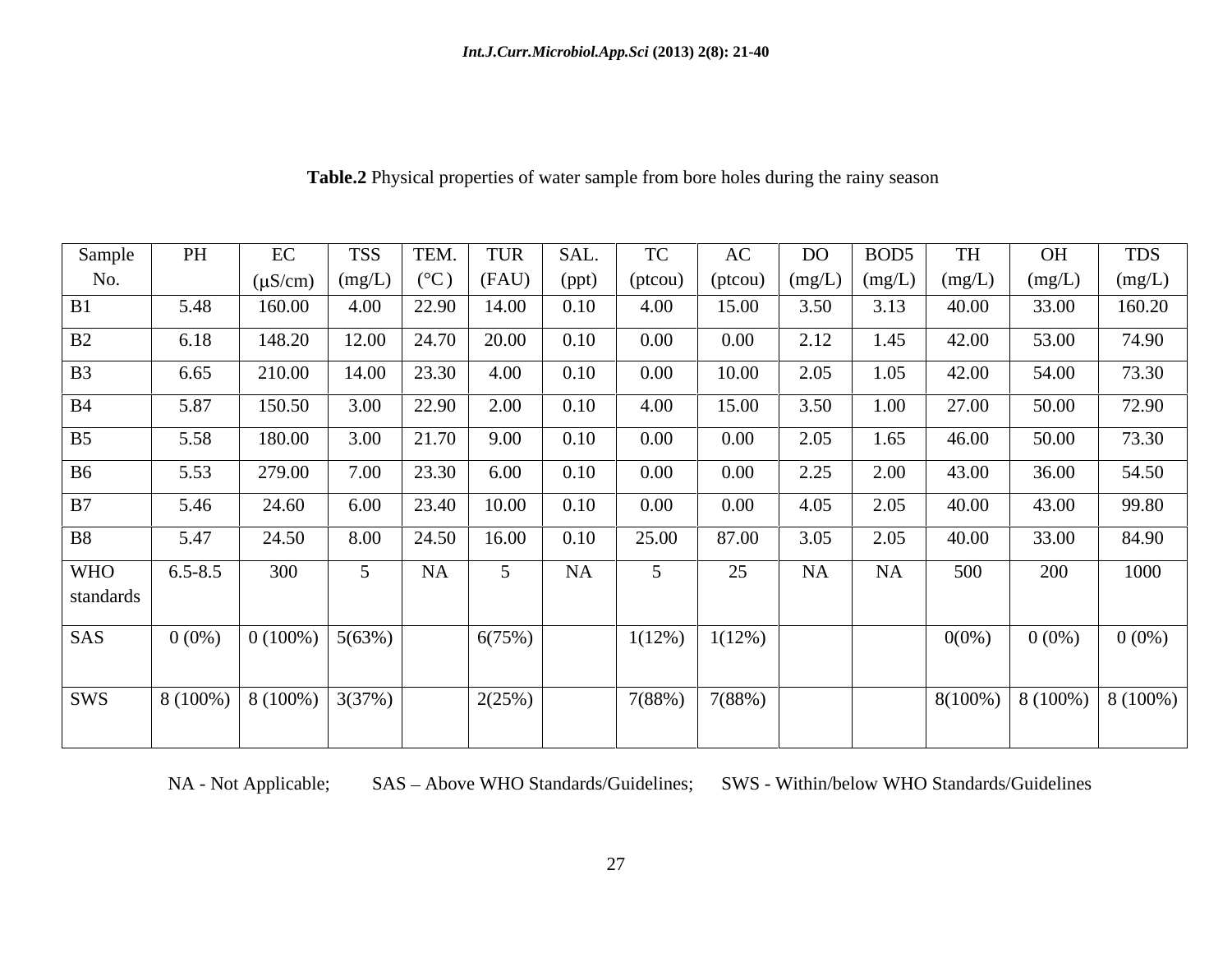| Sample         | CI         | Mg       | <b>Ca</b>          | $Na+$    |           | $SO4^{2}$ | PO4 <sup>3</sup> | $NO3^-$  | HCO3   |          |
|----------------|------------|----------|--------------------|----------|-----------|-----------|------------------|----------|--------|----------|
| No.            | (mg/L)     | (mg/L)   | (mg/L)             | (mg/L)   | (mg/L)    | (mg/L)    | (mg/L)           | (mg/L)   | (mg/L) | (mg/L)   |
| <b>B1</b>      | 35.99      | 10.05    | 11.75              | 11.80    | 26.10     | 31.94     | 0.02             | 0.38     | 68.27  | $0.00\,$ |
| B2             | 43.99      | 8.86     | 21.05              | 11.10    | 27.00     | 37.10     | 0.05             | 0.34     | 65.84  | $0.00\,$ |
| <b>B3</b>      | 33.99      | 10.95    | 16.11              | 16.70    | 34.30     | 34.68     | 0.09             | 1.06     | 63.40  | $0.00\,$ |
| <b>B</b> 4     | 55.98      | 9.66     | 14.13              | 11.60    | 18.10     | 13.71     | 0.09             | 0.25     | 48.77  | 0.10     |
| B <sub>5</sub> | 35.99      | 9.31     | 13.85              | 13.50    | 28.50     | 23.39     | 0.08             | 0.70     | 56.08  | $0.00\,$ |
| B <sub>6</sub> | 45.98      | 8.25     | 12.35              | 11.50    | 19.50     | 23.87     | 0.05             | 0.29     | 43.89  | 0.05     |
| B7             | 24.99      | 8.49     | 9.67               | 50.70    | 28.30     | 140.97    | 0.04             | 0.32     | 70.71  | $0.00\,$ |
| <b>B8</b>      | 67.98      | 11.01    | 9.25               | 48.10    | 27.70     | 249.81    | 0.09             | 0.27     | 68.27  | $0.00\,$ |
| WHO Std        | 250        | 150      | 200                | 200      | 30        | 250-500   | NA               | $10-45$  | NA     | 1.5      |
| <b>SAS</b>     | $0(0\%)$   | $0(0\%)$ | $0(0\%)$           | $0(0\%)$ | $1(12\%)$ | $0(0\%)$  |                  | $0(0\%)$ |        | $0(0\%)$ |
| <b>SWS</b>     | $8(100\%)$ | 8(100%)  | $8(100\%)$ 8(100%) |          | 7(88%)    | 8(100%)   |                  | 8(100%)  |        | 8(100%)  |

**Table.3** Chemical properties of water sample from boreholes during the dry season

NA = Not Applicable; SAS – Above WHO Standards/Guidelines; SWS Within/below WHO Standards/Guidelines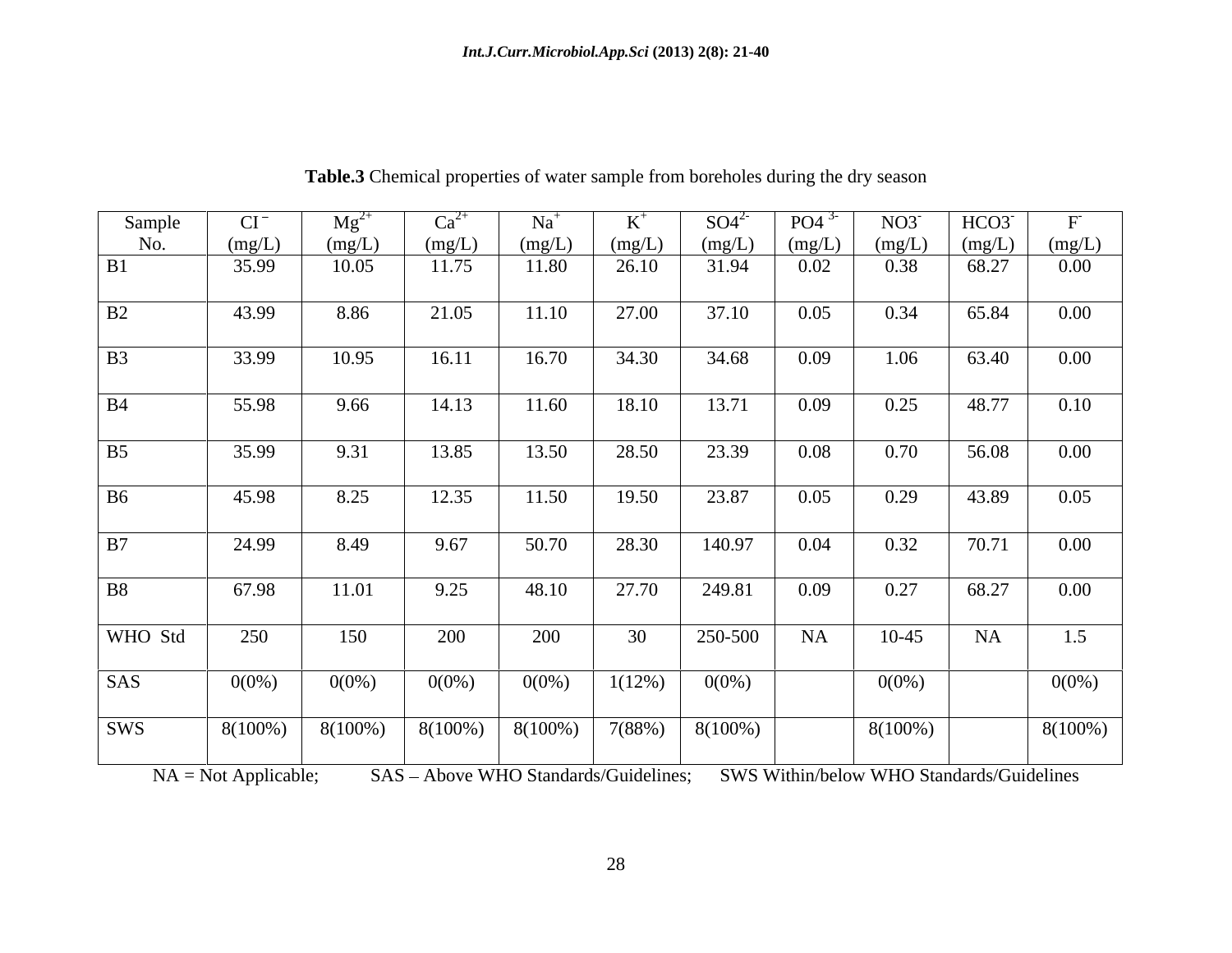As shown in table 4. 1.11, all the eight total of eight (8) different borehole calcium  $(Ca^{2+})$ , sodium  $(Na^+)$  sulphates measurements (32.30mg/L) above the WHO guidelines/standard of 30mg/L for rainy season ranges from 0/100ml to 7 recoded for HCO3 were68.71mg/L (B7) ranges from 0MPN/100ml to 17

25% were above the WHO recommended B4 and B7, faecal count of 0/100m for the following parameter Nickel (Ni), the metals, for example Mercury (Hg), of the isolates (36) representing 67% of water samples analysed. Table 6 shows season, as against (18) representing 33% season. Generally all the samples fell within the WHO standards for Iron (Fe), (Cr). Lead (Pb), Nickel (Ni) and cadmium and *Pseudomonas auriginosa* (8) (Cd). Each recorded two (2) samples coliform count for samples from borehole water sources is presented in table 7. A

samples fell within the WHO samples were analyzed. The total count for recommended guidelines/standard for the rainy season ranges from 0 chloride (CI<sup>-</sup>), magnesium  $(Mg^{2+})$ , MPN/100ml to 17 MPN/100ml. Samples  $^{2+}$ ), sodium (Na<sup>+</sup>) sulphates labeled B6 and B17 had the highest record  $(SO4<sup>2</sup>)$  and nitrates  $(NO3<sup>3</sup>)$  and fluoride count of 17 MPN/100ml. Samples labeled (F). However one (1) sample (B3) had B1 and B2 recorded the counts of potassium  $(K^+)$ . It is worth noting that MPN/100ml. Samples B5, had the highest values recorded from all the samples were record of count of 7MPN/100ml. Sample less than  $1 \text{mg/L}$  for Phosphates (PO4<sup>3-</sup>). In numbers B1 and B7 had 0 MPN/100ml, Whiles the highest and lowest values counts. The total count for the dry season were68.71mg/L (B7) ranges from 0MPN/100ml to 17 and 41.89mg/L (B6) respectively. MPN/100ml. Sample labeled B5, had the Table.5 shows the results for metallic Sample labeled B7, recorded count of 0 properties of water samples from MPN/100ml.The faecal count for the dry boreholes during the dry season. Generally season ranges from 0MPN/100ml to 12 all the samples fell within the WHO MPN/100ml. Sample B5, had the highest standards for Iron (Fe), Manganese (Mn,), record of faecal count of 22 MPN/100ml. Copper (Cu), Zinc (Zn), Arsenic (As) and This was followed by sample B3, faecal Mercury (Hg). Two samples representing count of 7 MPN/100ml. Sample numbers limits for Lead (Pb) whereas three (3) of followed by samples B1 and B2 with a the samples were above the WHO limits faecal count of 2 MPN/100ml each. cadmium (Cd and Chromium (Cr). fifty four bacterial isolates (54) was However it is worth noting that some of obtained during the period of study. Most were below the detection limits in all the the total were obtained during the dry the results for metallic properties of water in the rainy season. The most commonly samples from boreholes during the rainy occurring organism in the water samples Manganese (Mn,), Copper (Cu), Zinc (Zn), representing 19% of the total isolates. Arsenic (As) Mercury (Hg) and Chromium This was followed by *Enterobacter* sp*.* (8) above the WHO recommended limits. number of isolates obtained. This was However it is worth noting that some of followed by: *Proteus vulgaris* (13%), the metals, for example, Mercury (Hg), *Enterococcus faecalis* (9%), *Salmonella S.* were below the detection limits in all the *typhi* (71%), *Vibrio cholerae* (1.%). water samples analyzed. Total and faecal *Shigella* and *Staphylococcus* were not the rainy season ranges from 0 labeled B6 and B17 had the highest record B1and B2 recorded the counts of 0MPN/100ml. The faecal count for the rainy season ranges from 0/100ml to 7 ranges from 0MPN/100ml to 17 highest record count of 33 MPN/100ml. B4 and B7, faecal count of 0/100m Results from Table.8 show that a total of of the isolates (36) representing 67% of season, as against (18) representing 33% *E. coli* (11). The second most occurring bacteria were *Klebsiella* sp*.* (10) and *Pseudomonas auriginosa* (8) Representing 15% each of the total detected.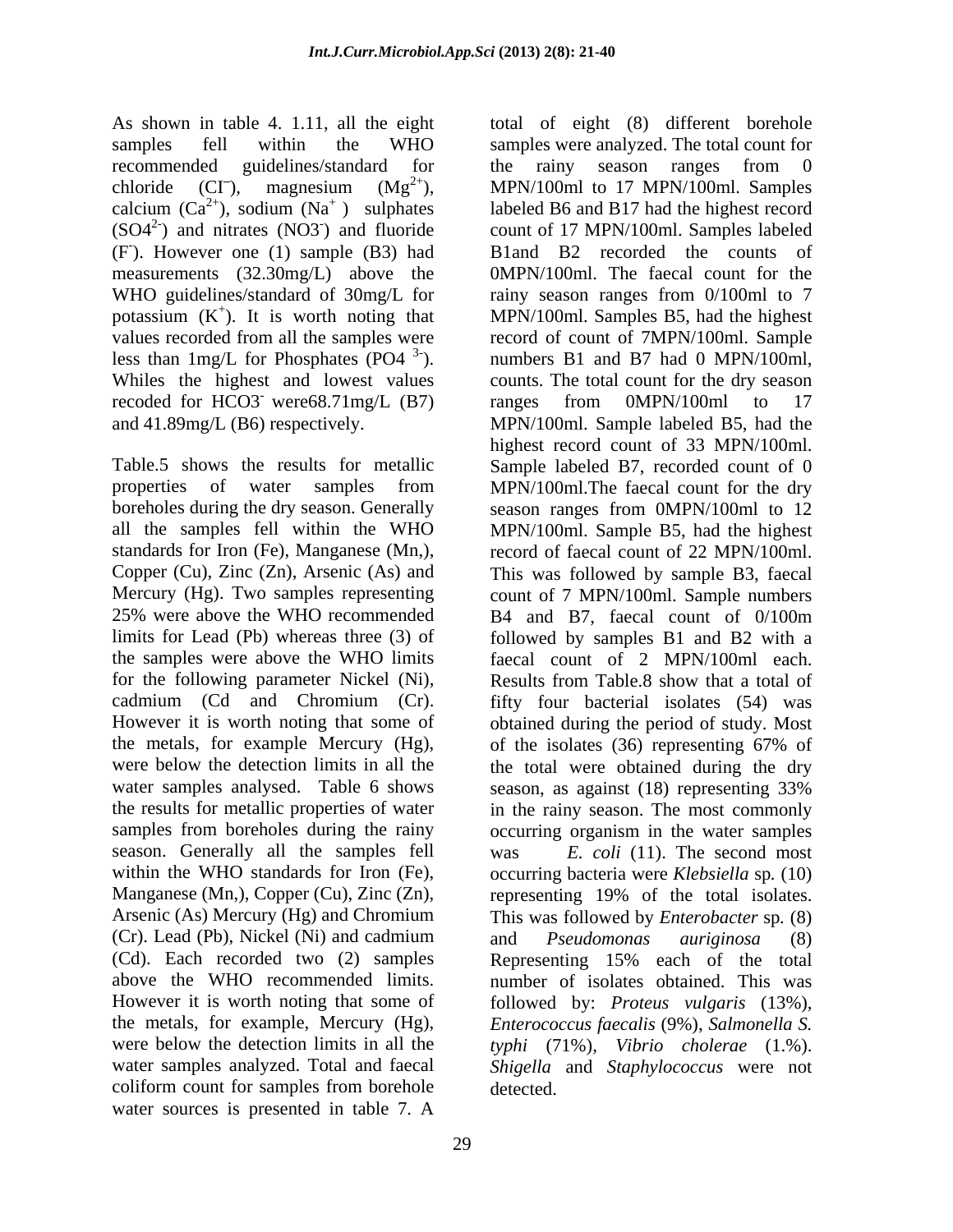| Sample         | U            |                                                                  |          |          |                 | $SO4^{2}$ | PO4                                           | NO3      | HCO3                       | F        |
|----------------|--------------|------------------------------------------------------------------|----------|----------|-----------------|-----------|-----------------------------------------------|----------|----------------------------|----------|
| $N0$ .         | <u>(mg/I</u> | (mg/L)                                                           | (mg/L)   | (mg/L)   | (mg/L)          | (mg/L)    | $\cdot$ $\cdot$ $\frac{(\text{mg/L})}{\cdot}$ | (mg/L)   | $\frac{mg/L}{mg/L}$ (mg/L) |          |
| B1             | 30.50        | 8.05                                                             | 10.75    | 10.80    | 24.10           | 30.94     | 0.01                                          | 0.31     | 64.27                      | 0.00     |
| B2             | 40.99        | 6.86                                                             | 19.05    | 10.10    | 24.00           | 36.01     | 0.03                                          | 0.14     | 62.84                      | 0.00     |
| B <sub>3</sub> | 30.99        | 8.95                                                             | 13.11    | 14.70    | 32.30           | 32.68     | 0.07                                          | 1.03     | 61.40                      | 0.00     |
| <b>B</b> 4     | 51.98        | 8.60                                                             | 13.13    | 10.60    | 14.10           | 12.71     | 0.08                                          | 0.15     | 43.77                      | 0.01     |
| B <sub>5</sub> | 32.99        | 7.31                                                             | 12.85    | 12.50    | 26.50           | 21.39     | 0.07                                          | 0.60     | 53.08                      | 0.00     |
| <b>B6</b>      | 43.98        | 6.20                                                             | 10.35    | 10.50    | 15.50           | 20.87     | 0.05                                          | 0.19     | 41.89                      | 0.01     |
| B7             | 22.99        | 7.09                                                             | 7.67     | 47.70    | 24.30           | 132.97    | 0.03                                          | 0.22     | 68.71                      | 0.00     |
| B8             | 63.98        | 9.01                                                             | 6.25     | 47.10    | 25.70           | 240.81    | 0.07                                          | 0.17     | 66.27                      | 0.00     |
| <b>WHO</b>     | 250          | 150                                                              | 200      | 200      | 30              | 250-500   | <b>NA</b>                                     | $10-45$  | <b>NA</b>                  | 1.5      |
| SAS            | $0(0\%)$     | $0(0\%)$                                                         | $0(0\%)$ | $0(0\%)$ | $1(12\%)$ 0(0%) |           |                                               | $0(0\%)$ |                            | $0(0\%)$ |
| SWS            |              | $8(100\%)$ $8(100\%)$ $8(100\%)$ $8(100\%)$ $7(88\%)$ $8(100\%)$ |          |          |                 |           |                                               | 8(100%)  |                            | 8(100%)  |

**Table.4** Chemical properties of water sample from bore holes during the rainy seas

NA - Not Applicable; SAS - Above WHO Standards/Guidelines.; SWS - Within/below WHO Standards/Guidelines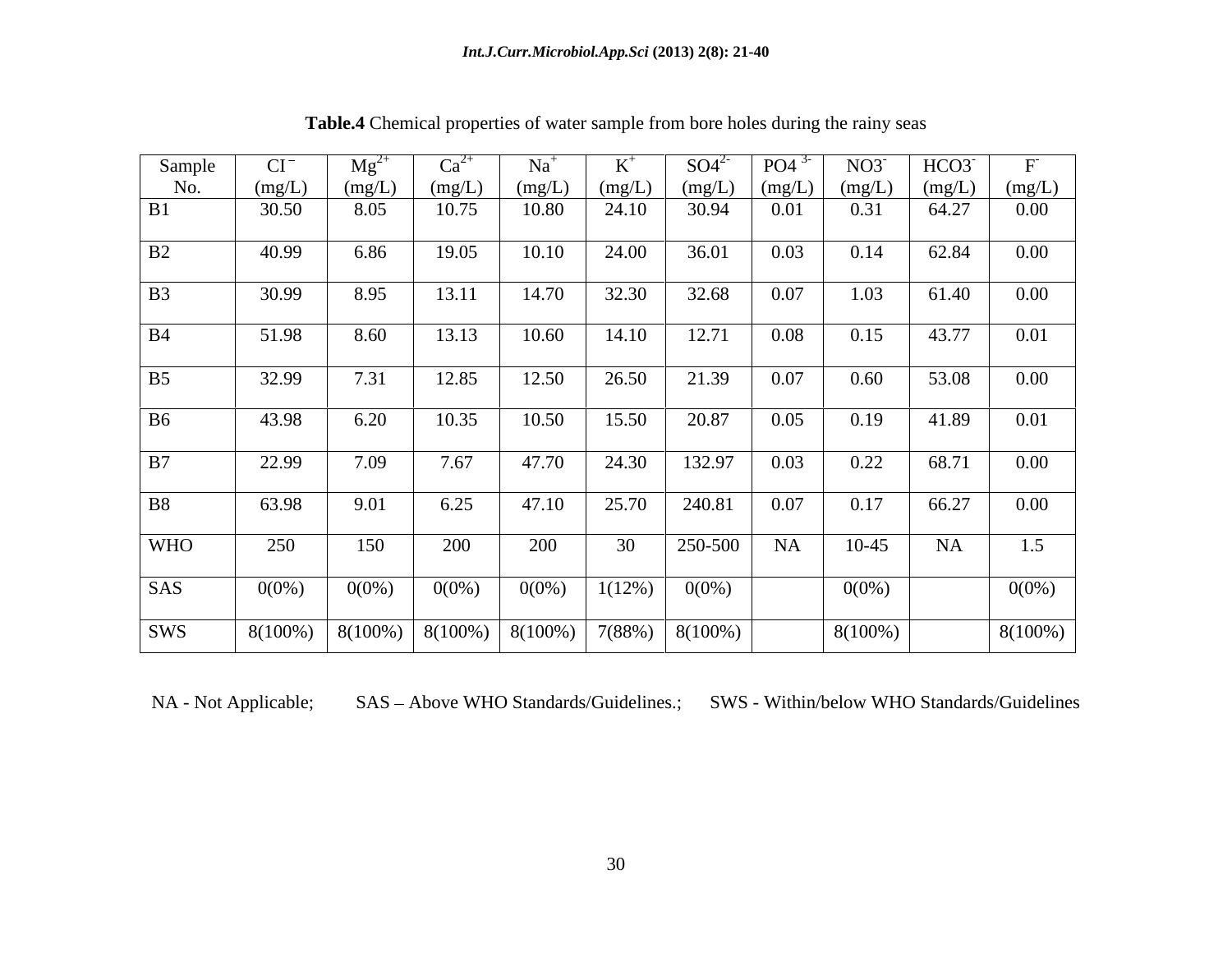|                |          |                                     | Trace metals |          |               |         |                  | Heavy metals |                 |                   |
|----------------|----------|-------------------------------------|--------------|----------|---------------|---------|------------------|--------------|-----------------|-------------------|
| Sample<br>No.  | Fe       | Mn                                  | $\mathsf{u}$ | Zn       | As            | Pb      | Ni               | Cd           | Cr              | Hg                |
|                | (mg/L)   | (mg/L)                              | (mg/L)       | (mg/L)   | (mg/L)        | (mg/L)  | (mg/L)           | (mg/L)       | (mg/L)          | (mg/L)            |
| B1             | 0.120    | 0.028                               | 0.052        | 0.004    | < 0.001       | < 0.001 | 0.008            | < 0.002      | 0.056           | < 0.001           |
| B2             | 0.024    | 0.008                               | 0.012        | 0.004    | < 0.001       | 0.004   | 0.015            | 0.008        | 0.060           | < 0.001           |
| B <sub>3</sub> | 0.044    | 0.104                               | 0.024        | 8.028    | < 0.001       | < 0.001 | 0.008            | < 0.002      | 0.032           | < 0.001           |
| <b>B4</b>      | 0.040    | $\boxed{0.00}$                      | 0.012        | 0.004    | < 0.001       | < 0.001 | 0.084            | < 0.002      | 0.004           | < 0.001           |
| B <sub>5</sub> | 0.160    | 0.104                               | 0.016        | 0.004    | < 0.001       | < 0.001 | 0.008            | 0.008        | 0.036           | < 0.001           |
| <b>B6</b>      | 0.032    | 0.028                               | 0.024        | 0.004    | < 0.001       | 0.004   | 0.048            | < 0.002      | 0.080           | < 0.001           |
| B7             | 0.024    | 0.052                               | 0.012        | 0.004    | < 0.001       | < 0.001 | 0.060            | < 0.002      | 0.032           | < 0.001           |
| <b>B8</b>      | 0.032    | 0.028                               | 0.012        | 0.004    | < 0.001       | < 0.001 | 0.088            | 0.008        | 0.032           | < 0.001           |
| <b>WHO</b>     | 1.0      | $\vert 0.005 - 0.5 \vert 2.0 \vert$ |              | 3.0      | $0.01 - 0.05$ | 0.001   | 0.02             | 0.003        | 0.05            | 0.001             |
| SAS            | $0(0\%)$ | $0(0\%)$                            | $0(0\%)$     | $0(0\%)$ | $0(0\%)$      | 2(25%)  | 3(37%)           | 3 (37%)      | $3(37%)$ 0 (0%) |                   |
| SWS            | 8 (100%) | 8 (100%)                            | $8(100\%)$   | 8 (100%) | $8(100\%)$    |         | $6(75%)$ 5 (63%) | 5(63%)       |                 | $5(63%)$ 8 (100%) |

**Table.5** Metallic properties water of sample from bore holes dry raining season

NA - Not Applicable; SAS - Above WHO Standards/Guidelines; SWS - Within/below WHO Standards/Guidelines

31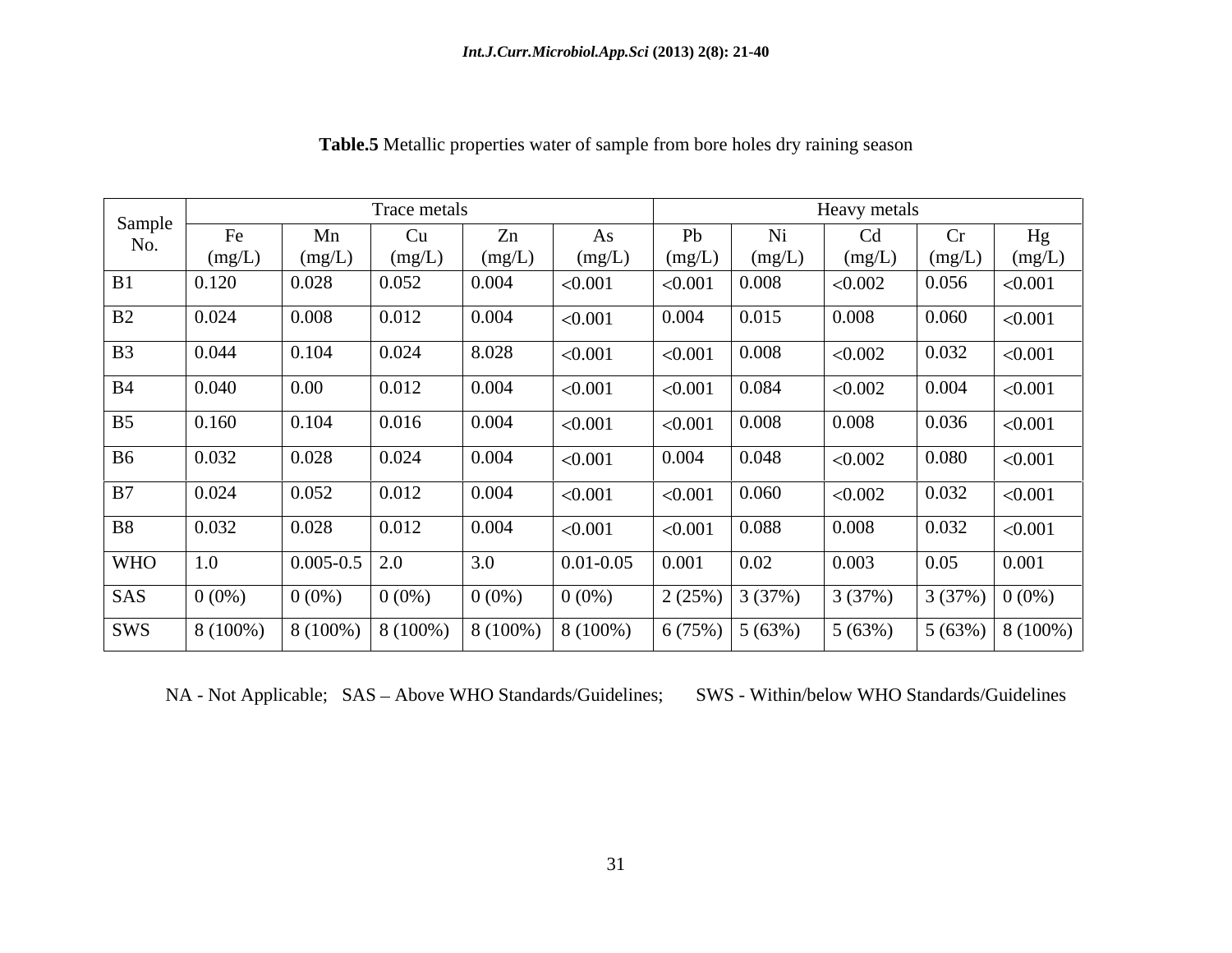|                         |              |               | Trace metals |              |               |         |              | Heavy metals |              |              |
|-------------------------|--------------|---------------|--------------|--------------|---------------|---------|--------------|--------------|--------------|--------------|
| Sample<br>No.           | Fe<br>(mg/L) | Mn<br>(mg/L)  | Cu<br>(mg/L) | Zn<br>(mg/L) | As<br>(mg/L)  | (mg/L)  | Ni<br>(mg/L) | Cd<br>(mg/L) | Cr<br>(mg/L) | Hg<br>(mg/L) |
| B1                      | 0.120        | 0.028         | 0.052        | 0.004        | < 0.001       | < 0.001 | 0.008        | < 0.002      | 0.004        | < 0.001      |
| B2                      | 0.024        | 0.008         | 0.012        | 0.004        | < 0.001       | < 0.001 | 0.015        | 0.008        | 0.036        | < 0.001      |
| B <sub>3</sub>          | 0.044        | 0.104         | 0.024        | 8.028        | < 0.001       | < 0.001 | $0.008\,$    | < 0.002      | 0.032        | < 0.001      |
| <b>B4</b>               | 0.040        | $0.00\,$      | 0.012        | 0.004        | < 0.001       | < 0.001 | 0.084        | < 0.002      | 0.004        | < 0.001      |
| B <sub>5</sub>          | 0.160        | 0.104         | 0.016        | 0.004        | < 0.001       | < 0.001 | 0.008        | < 0.002      | 0.036        | < 0.001      |
| B <sub>6</sub>          | 0.032        | 0.028         | 0.024        | 0.004        | < 0.001       | < 0.001 | 0.015        | < 0.002      | 0.036        | < 0.001      |
| B7                      | 0.024        | 0.052         | 0.012        | 0.004        | < 0.001       | < 0.001 | 0.060        | < 0.002      | 0.032        | < 0.001      |
| <b>B8</b>               | 0.032        | 0.028         | 0.012        | 0.004        | < 0.001       | < 0.001 | 0.008        | 0.008        | 0.032        | < 0.001      |
| <b>WHO</b><br>standards | 1.0          | $0.005 - 0.5$ | 2.0          | 3.0          | $0.01 - 0.05$ | 0.001   | 0.02         | 0.003        | 0.05         | 0.001        |
| SAS                     | $0(0\%)$     | $0(0\%)$      | $0(0\%)$     | $0(0\%)$     | $0(0\%)$      | 2(25%)  | 2(25%)       | 2(25%)       | $0(0\%)$     | $0(0\%)$     |
| SWS                     | $8(100\%)$   | $8(100\%)$    | $8(100\%)$   | $8(100\%)$   | $8(100\%)$    | 6(75%)  | 6(75%)       | 6(75%)       | 8(100%)      | $8(100\%)$   |

**Table.6** Metallic properties water of sample from boreholes during rainy season

NA - Not Applicable; SAS - Above WHO Standards/Guidelines. SWS - Within/below WHO Standards/Guidelines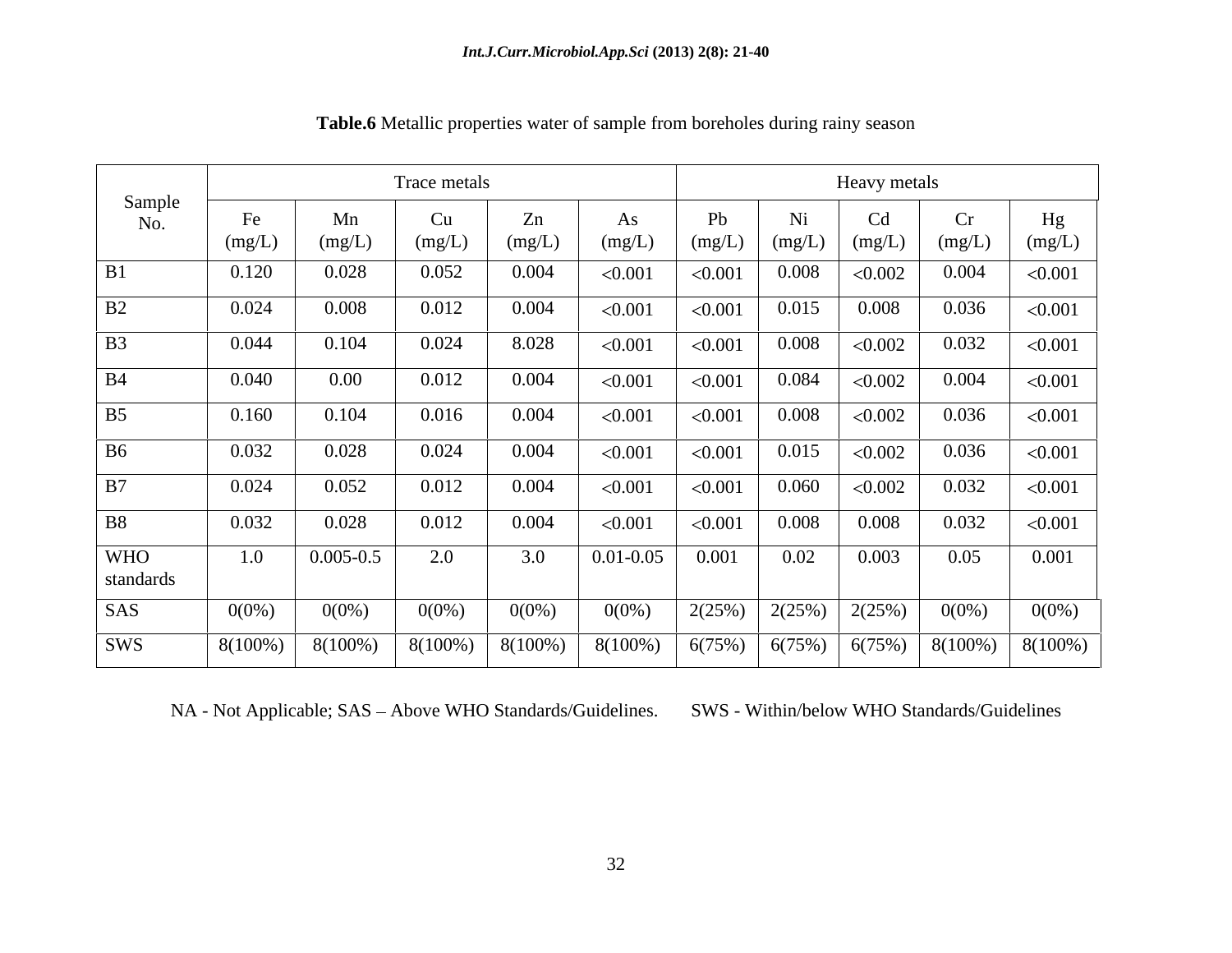| Sample                                                                                                                       | Rainy season |              |             | Dry season     |
|------------------------------------------------------------------------------------------------------------------------------|--------------|--------------|-------------|----------------|
| number                                                                                                                       | Total count  | Faecal count | Total count | Faecal count   |
| B1                                                                                                                           |              | $\theta$     |             |                |
| <b>B</b> 2                                                                                                                   | 12           |              | 17          |                |
| $\vert$ B 3                                                                                                                  | $\bf{11}$    |              | 26          | $\overline{a}$ |
| <b>B</b> 4                                                                                                                   |              | $\theta$     |             | $\overline{0}$ |
| <b>B</b> 5                                                                                                                   | 12           |              | 33          | 12             |
| <b>B</b> 6                                                                                                                   | 17           |              | 22          |                |
| $\vert$ B 7                                                                                                                  |              | $\Omega$     |             |                |
| <b>B</b> 8                                                                                                                   | 17           | $\sigma$     | 21          | 6 <sup>1</sup> |
| <b>WHO</b>                                                                                                                   | $\Omega$     | $\Omega$     | $\Omega$    | $\overline{0}$ |
| standards<br>the contract of the contract of the contract of the contract of the contract of the contract of the contract of |              |              |             |                |

**Table.7** Total and fecal coliform count (MPN/100ml) of water samples from bore holes

Source: Fieldwork

The quality of water is central to all of the no direct adverse effects on health; roles that water plays in our lives. From however, higher values of pH hasten the the beauty of natural waterways teeming scale formation in water heating apparatus with wildlife, to the vital livelihoods that and also reduce germicidal potential of clean rivers and streams support, to the chloride. High pH induces the formation essential role that safe water plays in drinking water and health – good water pH 6.5, corrosion in pipes starts, thereby quality is fundamental to the network of releasing toxic metals such as Zn, Pb, Cd life and livelihood that water supports. and Cu etc. (Trivedy and Goel, 1986). The Water is an important source of life on pH values of water samples of present earth, and human civilizations blossomed study ranged from 5.48 to 7.18 for all the where there was reliable and clean water samples. However the majority of freshwater. Use of water by humans – for samples (95%) are within the prescribed drinking, washing, and recreation requires water free from biological,

The potability of drinking water from Total suspended solids (TSS) are found domestic well samples is mainly based on mostly in natural surface water. The WHO recommended permissible limits for guideline for Total suspended solids is certain parameters described by WHO, 5mg/L. The highest values of total (1996). The pH is the/a measure of the suspended solids was recorded in sample intensity of acidity or alkalinity and the numberB3 which had a value of 19mg/L in concentration of hydrogen ions. Apart<br>from acidosis (Ackah et al. 2011), pH has<br>and B4 both of which recorded 3.0 mg/L

of tri halo methane, which is toxic. Below limit of standards (WHO 2001; 2002).

chemical, and physical contaminations. There was variation in the Electrical **Physical Aspects of water quality** Generally all the water samples were from acidosis (Ackah et al, 2011), pH has and B4 both of which recorded 3.0 mg/L.conductivity values of the water samples. within the WHO standards of  $300 \mu S/cm$ . the dry season and the least from sample5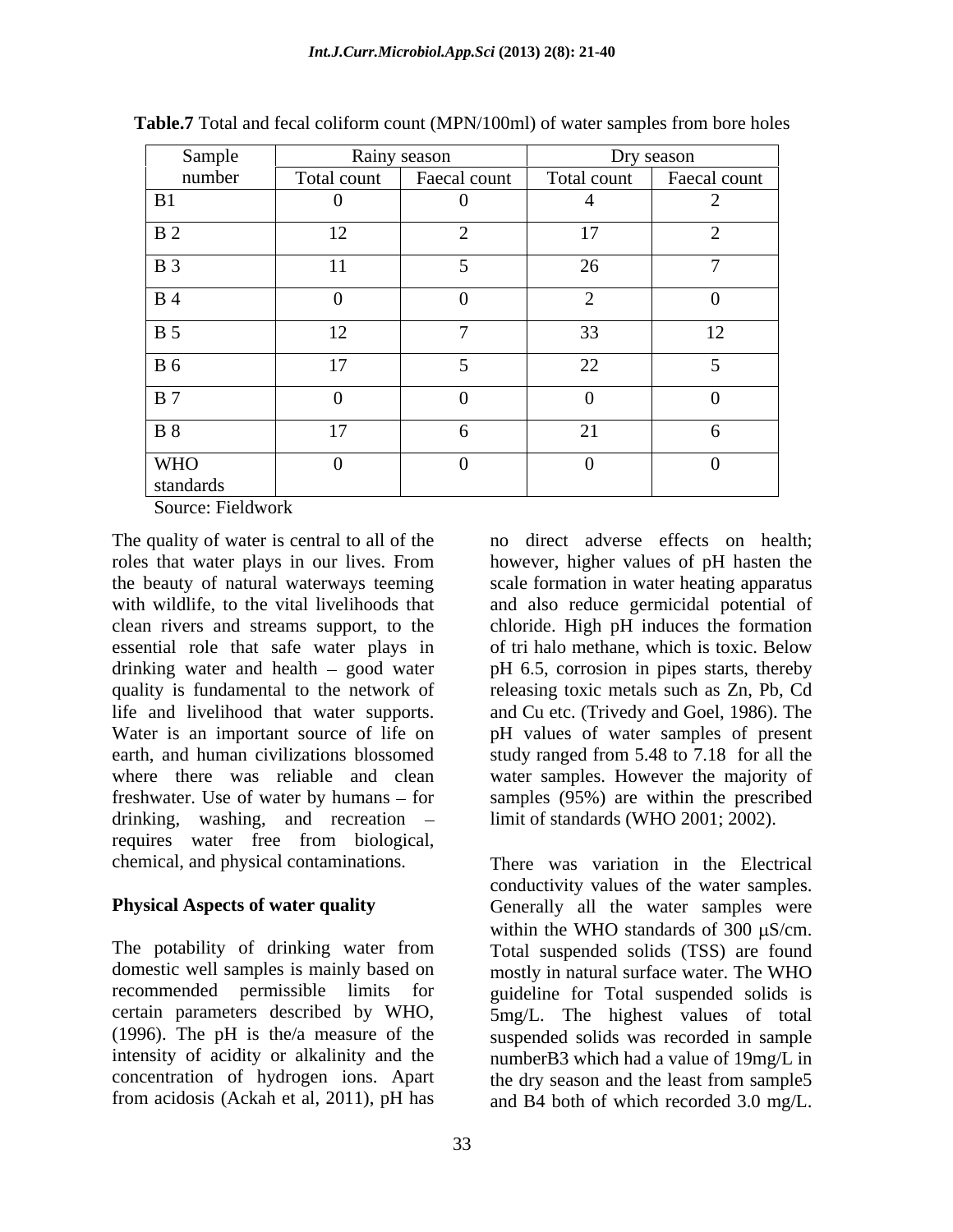It can be observed generally that the highest values for TSS were obtained during the dry season, whiles the least values were obtained in the rainy season.

Particles of matter are naturally suspended in water. These particles can be clay, silt,<br>  $\frac{1}{2}$  from sample number B/ in the dry season<br>
and the least 2.05 mg/L, was recoded from finely divided organic and inorganic matter, plankton, and other microscopic organisms. Turbidity is a measurement of how light scatters when it is aimed at water and bounces off the suspended particles. It is not a measurement of the particles themselves. In general terms, the cloudier the water, the more the light scatters, and the higher the turbidity. The WHO standard for turbidity in drinking water is 5fau. However, there were variations in the values obtained from the 3.6mg/L and 0.40mg/L respectively. The water samples. The highest turbidity values was obtained from sample number B2 with a record of 24fau during the dry season, whiles the least value of 2fau was obtained from sample number B4 during the rainy season. The high level of turbidity could be as a result of hardness (TH) is 500mg/L. Hardness is<br>anthropogenic activities that usually caused primarily by calcium and anthropogenic activities that usually discharge suspended matter into the water and displace the settled matter (Abdul-

The WHO guideline/Standard for True colour (TC) and Apparent Colour (AC) are 25ptcou and 5ptcou respectively. The highest values for apparent colour were obtained from sample labeled number B8<br>water also caused excessive soap which recorded 89ptcou during the dry season and the least value was 0.00. This was obtained from samples numbers B2,B3,B5,B6, in the dry season. The trend was similar for true colour. However it is worth noting that anthropogenic influences have an effect on the colour of water.

The WHO has no guideline for Dissolved oxygen (DO). However, according to the USDA (1992), the level of oxygen depletion depends primarily on the amount of waste added, the size, velocity, and the turbulence of the water body. The highest value of dissolved oxygen was obtained from sample number B7 in the dry season and the least 2.05 mg/L, was recoded from dam sample samples numbers B3 and B5 during the rainy season.

There were variations in results obtained for Biological oxygen demand (BOD). The least value for biological oxygen demand was obtained from dam sample labeled D10 and least from river sample labeled R1, which recorded values of 3.6mg/L and 0.40mg/L respectively. The high BOD values recorded from the river sources could be as a result of discharge of organic waste such as refuse, human and animal excreta, soap etc., into the river.

Razak et al, 2009) water causes soap curd, which makes The WHO guideline/Standard for Total hardness (TH) is 500mg/L. Hardness is caused primarily by calcium and magnesium, but is expressed as mg/L equivalent of calcium carbonate. Hard bathroom fixtures difficult to keep clean and cause greying of laundry. Hard water also tends to form scale in hot water tanks, kettles, piping systems, etc. It can foul some water treatment systems such as distillers and reversed osmosis units. Hard water also caused excessive soap consumption and scaling. The highest total hardness value (50mg/L) was obtained from dam sample numbers B7 and B8 during the dry season. The lowest values were obtained from sample number B4, which recorded a value of 27mg/L during the rainy season. Thus all the water samples collected fell within the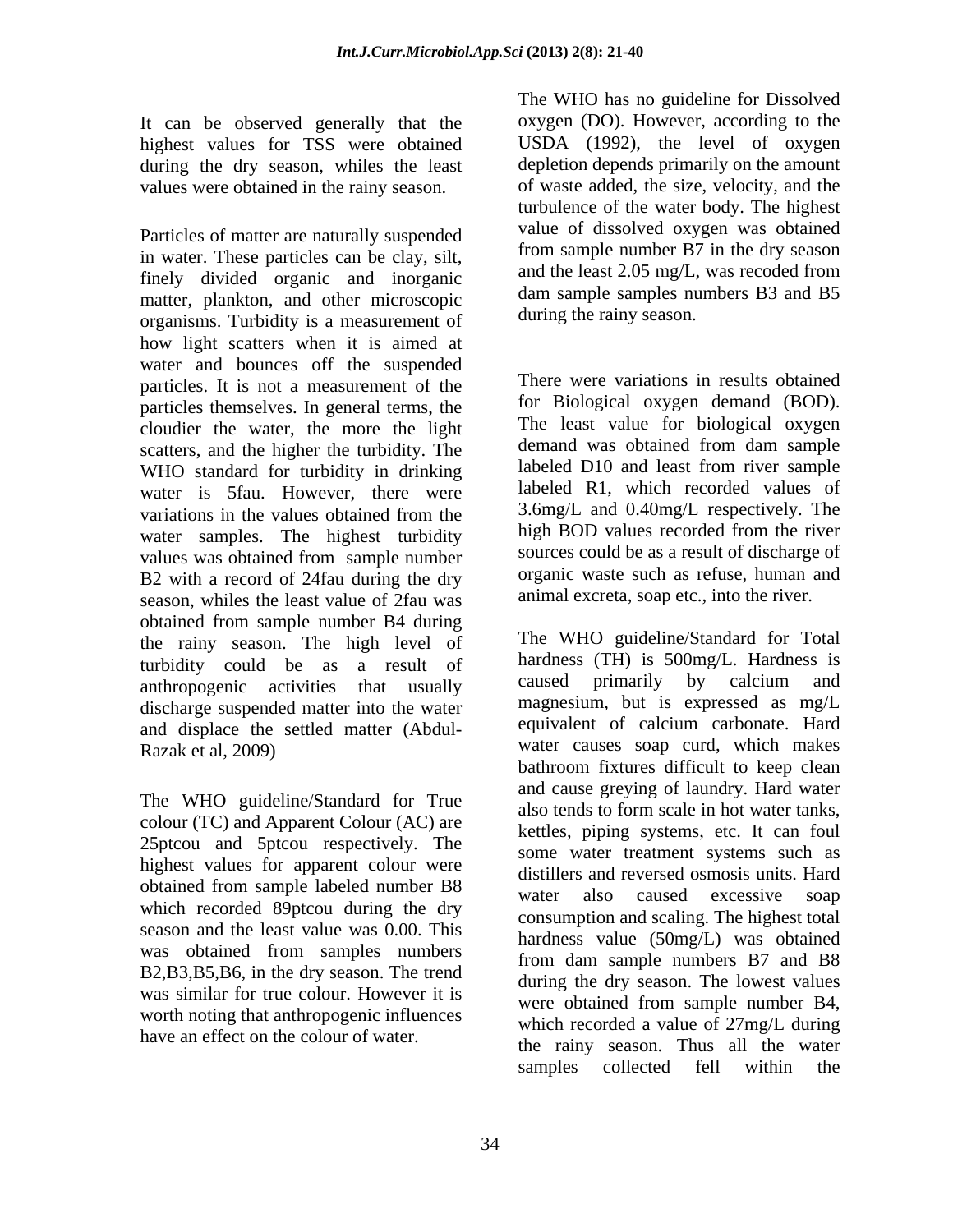The alkalinity (OH) of the water samples was also measured. It is worth noting that levels, but high nitrate levels may cause the alkalinity is not a specific substance irritation of the stomach and bladder. but rather a combined effect of several Nitrite causes asphyxiation by entering the substances. It is a measure of the bloodstream and reacting with hemoglobin resistance of water to a change in pH. The (the red, oxygen-carrying pigment of the WHO guideline for alkalinity in drinking water is 200mg/L. Alkalinity is a factor in not able to carry oxygen to the body's corrosion or scale deposition and may tissue. Nitrate in water is approximately 10 affect some livestock when over 1,000 times more soluble than in feed. Caution is mg/L. All the water samples were within the WHO standards. It is important to note that notwithstanding the WHO guidelines,  $N * 4.4$ . The results obtained from the it is well known that alkalinity of most water samples were all below 10mg/L. prairie waters is in the range of 100 to 500 Thus the samples were safe for

Total Dissolved Solids (TDS) comprise inorganic salts and small amounts of Exposure to high levels of fluoride (F organic matter that are dissolved in water. which occurs naturally, can lead to The principal constituents are usually the mottling of teeth and, in severe cases, cations calcium, magnesium, sodium and crippling skeletal fluorosis. The WHO potassium and the anions carbonate, standard for fluoride is <1.5mg/L. bicarbonate, chloride, sulphates and, Similarly, Fluoride - occurs naturally in particularly in groundwater, nitrate (from most groundwater wells and can help agricultural sources). The WHO prevent dental cavities. As fluoride levels guideline/standard for total dissolved<br>solids is set at 1000mg/L. The highest total solids is set at 1000mg/L. The highest total increase in the tendency to cause tooth dissolved solids value of 164.20mg/L was mottling. Fluoride levels less than 2mg/L obtained from sample B1 during the dry are not considered a problem for season. However the least value recorded livestock. The Fluoride level in samples was 54mg/L and this was obtained from from the following water sources were all dam sample B6 during the rainy season. within the WHO guideline/standards. All the results from the various water However it is worth noting that fluoride, in samples were therefore within the WHO varying concentrations, is freely available limits. The contract of the contract of the contract of the contract of the contract of the contract of the contract of the contract of the contract of the contract of the contract of the contract of the contract of the co

High levels Nitrate (NO3<sup>-</sup>) - are often an Trace metals are needed by the body to indicator of contamination by human or satisfy its nutritional requirements. livestock wastes, excessive fertilization, or However, only minute quantities are seepage from dumpsites. The WHO maximum recommended value for nitrates hazards, which are sometimes lethal

prescribed limits. It is important to note in water is 45mg/L, however maximum that total hardness also causes excessive acceptable concentration in drinking water soap consumption and scaling. should not be more than 10 mg/L. This mg/L, which is considered acceptable. consumption by both adults and infants figure is based on the potential of nitrate to poison infants. Adults can tolerate higher blood) to form methemoglobin, which is needed to differentiate between nitrate and nitrate-N or nitrate as N. Nitrate  $=$  Nitrate-N \* 4.4. The results obtained from the Thus the samples were safe with respect to nitrates levels.

> $-1$ ), increase above this amount, there is an from the following water sources were all in nature

satisfy its nutritional requirements. required as high doses lead to health hazards, which are sometimes lethal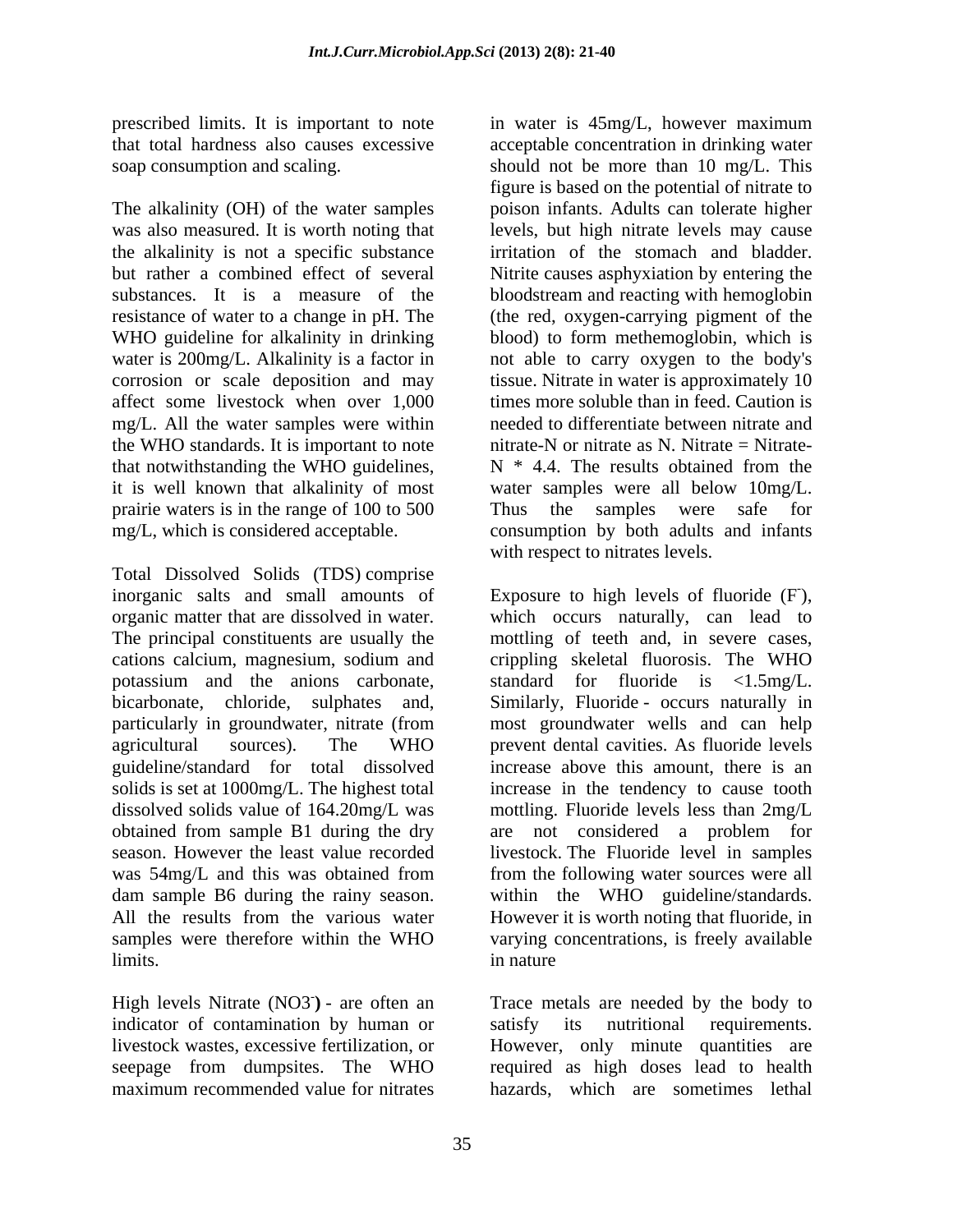tremendously (Prater, 1975; Sayyed and trace are metals in water are as follows: iron (Fe) 1.0mg/L, manganese (Mn) fell within the WHO (1996) recommended limits of trace metals in drinking water. In water samples are therefore safe for faecal coliform in water sources increases human consumption as per trace metals

drinking water is as follows: Arsenic (As) (Ni) 0.02mg/L, cadmium (Cd) 0 0.003 mg/L, Chromium (Cr) 0.05 mg/L and chemical characteristics of the water show that, with the exception of potassium and the following heavy metals: Lead, nickel, cadmium, and chromium, all the other

## **Microbiological aspects of water quality**

The quality of drinking water is a global issue due to the fact that it is an important samples B1 and B4 also recoded Unfortunately, about 1 billion people in developing countries lack access to safe which each sampling site was drinking water (WHO, 2000). This

(Ackah et all, 2011). Trace metals are growing deficit of good quality water in widely distributed in the environment with developing countries has spurred the need sources mainly from weathering of to utilize other sources of water rather than minerals and soils (Merian, 1991; O'Neil, conventional treated waters at maximal 1993). However, inputs from risk of microbiological and chemical anthropogenic activities are known to have pollution. As a result, developing countries increased the levels in the environment particularly, are plagued with water related Sayadi, 2011). The WHO Guidelines for (Aderigbe *et al.,* 2008; Park, 2002), which 0.5mg/L, Copper (Cu), 2.0mg/L and zinc Inhabitants in the study area did not have (Zn) 3.0mg/L. All the samples analyzed access to safe and/or quality water in terms to utilize other sources of water rather than risk of microbiological and chemical diseases such as diarrheal diseases account for 10% of the disease burden in developing countries (Park, 2002). of microbial contamination.

some cases some of their values were even Most often, in the rainy season, the below detectable limits. All the drinking frequency and/or number of total and standards outline by the WHO. washed into creeks, rivers, streams, lakes The presence of heavy metals in the water season, the number/frequency of *E. coli* is was also assessed. The Who higher (Obi et al., 1998) due to standards/guidelines for heavy metals in concentration of the organism during the 0.05mg/L, lead (Pb) 0.00qmg/L, nickel confirmed by the results obtained for the mercury (Hg) 0.001mg/L. In general was recorded by sample B5 in the dry faecal coliform in water sources increases as faeces of human and/or animal are or ground water. However, in the dry higher (Obi *et al.,*1998) due to dry season. This phenomenon was total and faecal coliform counts. The highest total fecal count of 33MPN/100ml season.

chemical properties of the water were the WHO standards for drinking water is within the WHO recommended values. 0MPN/100ml for both total and fecal environmental determinant of health, 0MPN/100ml during the rainy season. which is directly linked to the socio- Though, the analyses conducted proved economic development of nations. microbial presence or contamination of the The same trends are observed with the faecal coliform counts as well. However coliform counts. The results from table 7 show that only sample number B7 recoded 0MPN/100ml for total and faecal coliform count during both seasons. However two samples B1 and B4 also recoded various samples collected, the degree to which each sampling site was contaminated really differed.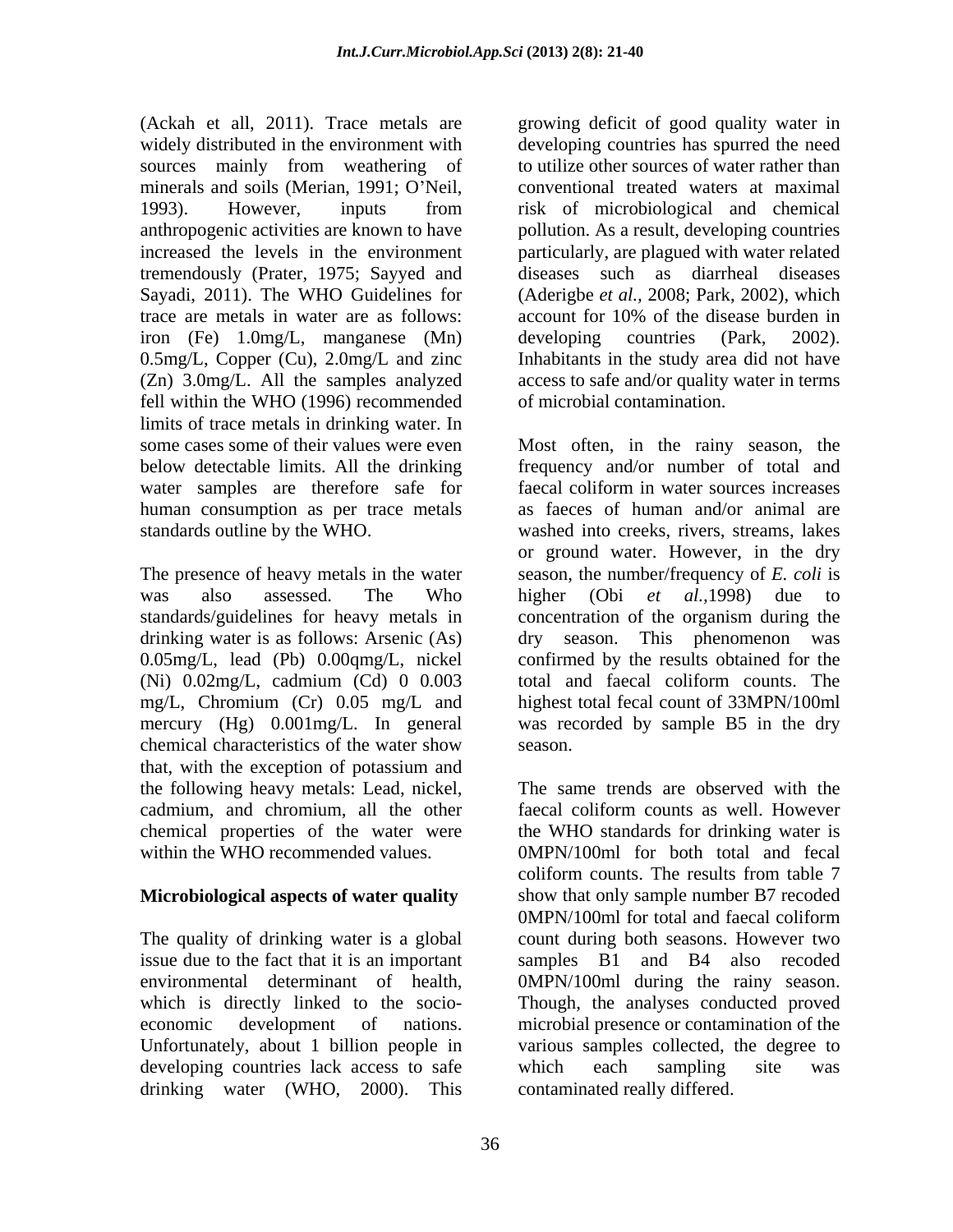Detection of coliforms in borehole water, account for a substantial degree of no matter how low the counts (in morbidity and mortality in adults and MPN/100 ml), without doubt introduces children (Black, 1993; Du Pont, 1995; much concern regarding the Jousilahti *et al.,* 1997; Wasfy *et al.,*2000; bacteriological safety of the water. In some communities, significantly high possible pollution in the immediate

Relying on water for domestic purposes and drinking is indispensable in every making them potential sources of water sources in Ghana is lacking. In this Chanaian community. According to on resistance of enteric pathogens. Communities in Ghana are known to rely

The higher distribution of bacteria isolates In conclusion it is very important to take (table 8) in the various water samples into consideration a complete profile of implied the level of impurity and/or activities within a community when citing contamination of the water sources. boreholes. Indeed, many hydro-geologists Moreover, the higher percentage of *E. coli* and geophysicists involved in the selection recorded in all the water sources indicates of water points actually give little or no the rate of faecal contamination from consideration to environmental issues; either human or animal source. This their main objective for success being corroborates findings by Obi et al*.* (2002) which revealed that the majority of the water sources in rural communities in Nigeria harbored enteropathogens and purpose of convenience and/or proximity. were also reported to be of poor However, the nearby surroundings are at microbiological quality and unsafe for the same time polluted by them making consumption. It is also worth noting that them environmentally unfriendly and the presence of *E. coli* in the water has a highly susceptible to contamination with potential health hazards effect. It may lead to diseases such as diarrheal, which

El-Sheikh and El-Assouli, 2001).

coliform bacteria in borehole water appear There was high incidence of bacterial to qualitatively correlate with levels of isolates in the rainy season than the dry surroundings (Anima *et al.,* 2010). contaminants from incinerators, refuse country including Ghana. However, data conveying microbial pathogens creating on bacteriological quality and profile of greater health complications in the study, the bacteriological quality as well as Payment (1997) and Dufour *et al.,* (2003), antibiotic susceptibility profiles of the potential of drinking water to transport different water sources were examined in microbial pathogens to a great number of order to establish the biological safety of people, causing subsequent illness is well water sources and to provide updated data documented in developing and developed on different water sources, which are of safe drinking water is an indispensible devoid of treatment for their domestic feature for preventing epidemic disease water needs as reported in Nigeria by Obi and improving the quality of life *et al*., (1998). (Borchard *et al.,* 2004). season indicating that, more bacterial dumps and human effluents are washed down into the various water sources making them potential sources of Ghanaian community. According to countries at all levels of economic development. Furthermore, the availability

> consideration to environmental issues; determined by the ability to "hit" water. Most often, rural folks locate water sources close to their residence for the time.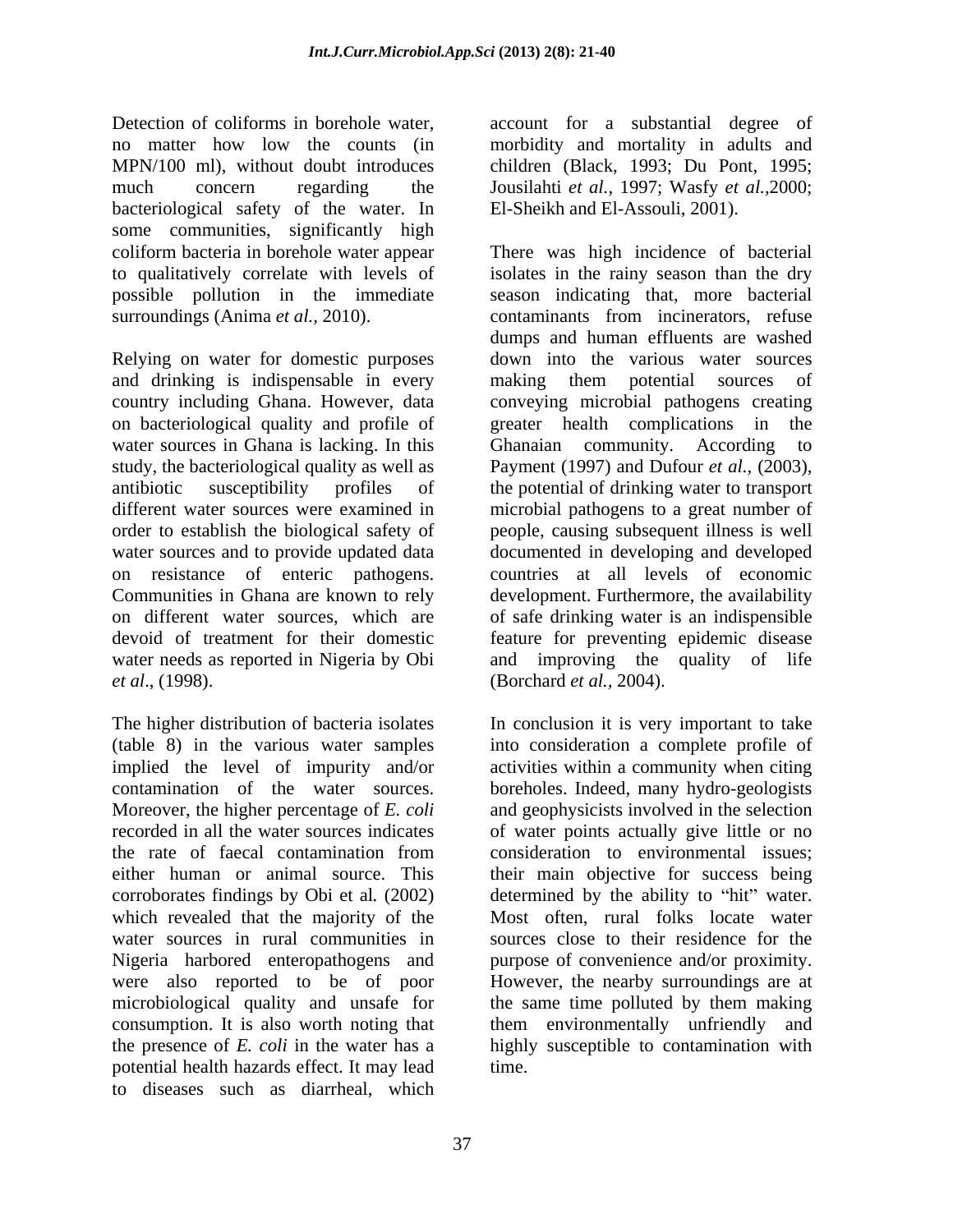- 2011. Assessment of groundwater quality for drinking and irrigation: the case study of Teiman-Oyarifa Community, Ga East Municipality, Ghana. Proceedings of the International Academy of Ecology and Environmental Sciences. 1(3-4): 186-194.
- Aderibigbe, S.A., A.O. Awoyemi and Osagbami, G.K. 2008. Availability, Adequacy and Quality of Water supply in Sci. Res. 23(4):528- 536.
- Anazawa, K., Y. Kaido and Shinomura, Y.<br>2004 Hoswy matel distribution in Biyer Viral Dis. 2: 12–27. 2004. Heavy-metal distribution in River<br>weters and sediments around a "Firefly Bouwer, H., 2000. Integrated water multivariate analysis. Analy. Sci. 20: 79-  $\mu$  management. pp. 45.
- Anim, A.K., G.O. Duodu and Ahialey, E.K. 2011. Assessment of surface water quality: The perspectives of the Weija dam, Ghana. Inter. J. Chem. 3(2): 32-39
- Anima, F., F.K. Nyame and Armah, T. K. 2010. Coliform status of water bodies  $\sum_{n=1}^{\infty}$  FOII. Res. 15(4): 529-535. implications for rural water resources management. Department of Geology, University of Ghana.
- Apello, C.A.J., and Postma, D. 1993. Geochemistry, Groundwater and Pollution (4th Edition). Balkerma, Rotterdam,
- (20th Edition). American Public Health Water, improving approved the expectation Mechanism IISA Association, Washington, USA
- APHA, 1998. Standard Methods for the Examination of Water and Wastewater (14th edition). American Public Health Association, Washington, USA
- Ayers, R.S., and Westcot, D.W. (1985). Water quality for agriculture. In: FAO Irrigation and Drainage. FAO, Rome, Italy
- Baird, C., and Cann, M. 2004. Environmental Chemistry (3rd Edition). W.H. Freeman,
- Banerji, A.K., 1983. Importance of evolving a

**References** development in the Calcutta region of the Ackah, M., O. Agyemang, A.K. Anim., *et al.*, symp. Groundwater resources and Bengal basin in eastern India. Proc. Intn. symp. Groundwater resources and planning, Koblent, Germany, pp. 45-54.

- Black, R.E. (1993). Persistent diarrhoea in children in developing countries. Pediatr. Infect. Dis. J. 12 751-761.
- Black, R.E., 1993. Persistent diarrhoea in children in developing countries. Pediatr. Infect. Dis. J. 12 751-761.
- Ilorin Metropolis Nigeria. European. J.<br>Sai Bas 22(4):528, 526<br>Fai Bas 22(4):528, 526 Borchard, M.A., N.L. Haas and Hunt, R.J. 2004. Vulnerability of drinking water wells in La Crosse, Wisconsin, to enteric –virus contamination from surface water contributions. J. Enteric. Viral Dis. 2: 12–27.
- waters and sediments around a "Firefly bouwer, H., 2000. Integrated water<br>Village's Shiltely Jones, Application of management: Emerging issues and Village´e, Shikoku, Japan. Application of management: Emerging issues and<br>multivariate analysis Analy Sci 20: 79 challenges, agricultural water Bouwer, H., 2000. Integrated water management: Emerging issues and challenges, agricultural water management. pp. 45.
	- Burton, J.D., and Liss, P.S. 1976. Estuarine Chemistry. Academic Press, London, UK
	- Datta, N.C.. and Sen Gupta, S. 1996. Effect of artificial aeration on the hydrographic regime of pesticide treated aquatic system. Poll. Res. 15(4): 329-333.
- from two districts in Ghana, West Africa: Dissanayake, C.B., 1991. The fluoride problem in the groundwater of Sri Lanka- Environmental Management and Health. Inter. J. Environ. Stu. 38: 137-156
	- Du Pont, H.L., 1995. Diarrhoeal diseases in the developing world. Infect. Dis. Clin. North. Am. 9 313-324.
- Netherlands Dufour, A., M. Snozzi, W. Koster, J. Bartram, APHA, 1998. Standard method for the E. Ronchi and Fawtrell, L. 2003. examination of water and wastewater<br>
(20th Edition) American Public Hoalth and water, improving approaches and E. Ronchi and Fawtrell, L. 2003. Assessing microbial safety of drinking water, improving approaches and methods, WHO/OECD, pp.11
	- Eison, C., and Anderson, M.P. 1980. The effects of urbanization on groundwater quality in Milwankee, Wisconsin, USA In. Jackson, pp. 378-390.
	- El-Sheikh, S.M., and EL-Assouli S.M. 2001. Prevalence of viral, bacterial and parasitic enteropathogens among young children with acute diarrhoea in Jeddah, Saudi Arabia. J. Health Pop. Nutr. 19 (1) 25-30.
	- Gale, I.N., and Robins, N.S. 1989. The USA management plan for groundwater<br>management plan for groundwater Sampling and Monitoring of Groundwater Quality. Hydrogeology Report No 89/37. British Geological Survey, UK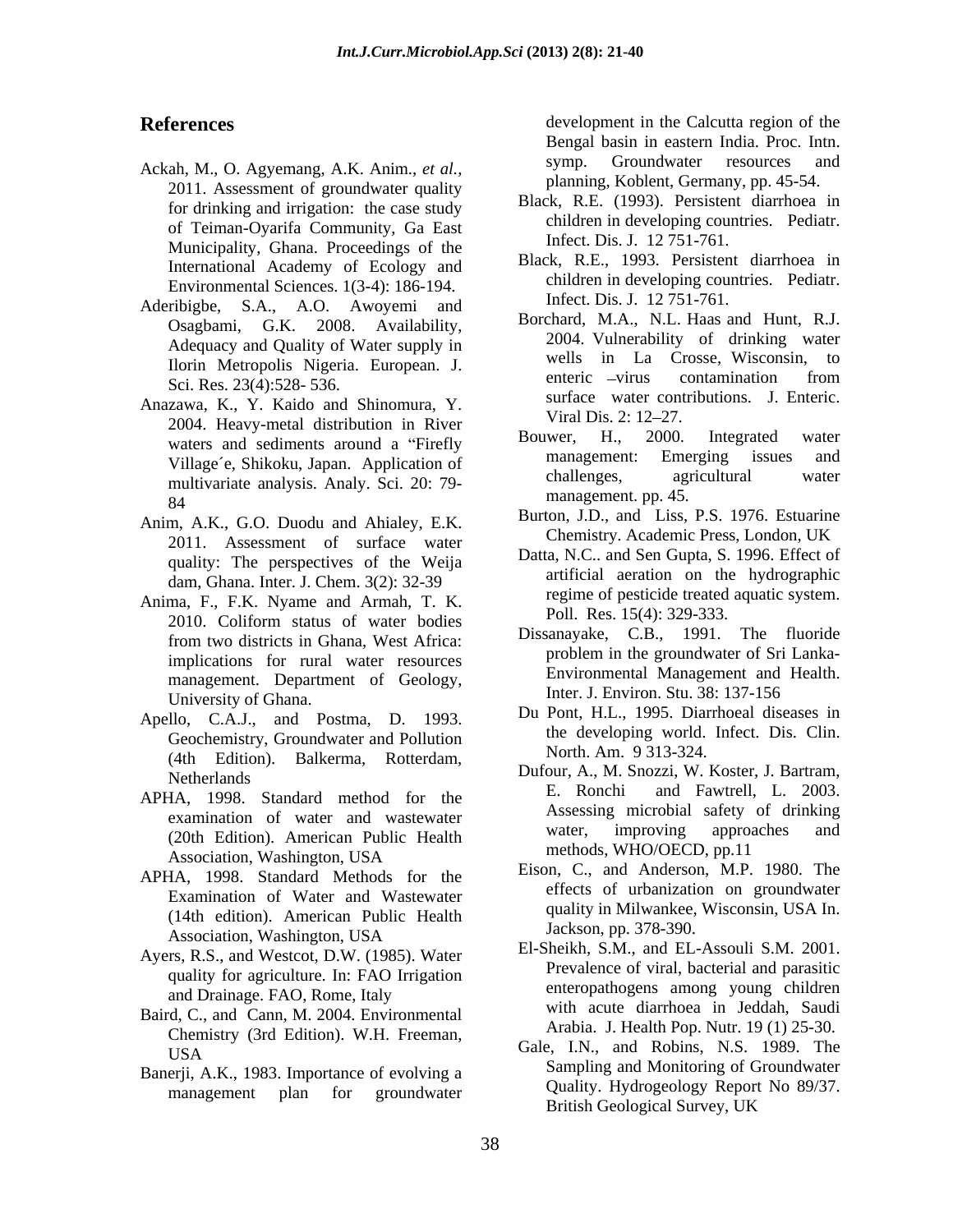- Gibbs, R.J., 1970. Mechanisms controlling Res. J. Environ. Sci. 2(5): 340-352
- 
- Handa, B.K., 1986. Hydrochemical zones of development, Roorkee, pp 439-450.
- Supply Paper. 2254, Scientific Publishers,
- Hesterberg, D., 1998. Biogeochemical cycles
- Indra Raj., 2000. Issues and objectives in
- Jousilahti, P., S.M. Madkour , T. Lambrechts and Sherwin, E. 1997. Diarrhoeal Disease
- framework of groundwater in the Ankobra
- Kortatsi, B.K., C. Tay and Hayford, E., *et al.*, Plains. Technical Report, WRI-CSIR, 2008. Hydrogeochemical evaluation of Accra, Ghana
- Langmuir, D., 1997. Aqueous Environ-mental
- Lester, J.N., and Birkett, J.W. 1999. pesticide concentrations in groundwater of Environmental Scientists and Engineers  $(2<sup>nd</sup> Edition)$ . E and FN Spon, New York,
- Merian, E., 1991. Metals and Their District, Andhra Pradesh, India. Environ.
- Mirabbasi, R., S.M. Mazloumzadeh and Rahnama, M.B. 2008. Evaluation of

- world water chemistry. Science, 170: O Neil, P., 1993. Environmental Chemistry. 1088-1090 Chapman and Hall, London, UK
- Gillison, R.J., and Patmont, C.R. 1983. Lake Obi, C.L., A.O. Coker, J. Epoke and Ndip, phosphorus loading from septic systems R.N. 1998. Distributional pattern of by seasonally perched groundwater. J. Water Pollut. Con. Fed. 55: 1297-1304. The antibiograms of isolates from diarrhoeic India. Proc. Seminar on groundwater **rural areas of Nigeria. Cent. Afr. J. Med.** irrigation water building in the second in the second of the second of the second of the second of the second of the second of the second of the second points of the second of the second of the second of the second of th bacterial diarrhoeagenic agents and antibiograms of isolates from diarrhoeic and non-diarrhoeic patients in urban and 44 (9): 223-229.
- Hem, J.D., 1991. Study and Interpretation of Colaniya, M.S., and Saxena, K.L. 1977. the Chemical Characteristics of Natural Groundwater pollution by open refuse Water. US Geological Survey Water dumps at Jaipur. Environ. Hlth., 19: 176- Olaniya, M.S., and Saxena, K.L. 188.
	- India Park, J.H., S.Y. Lee and Kim, T.Y. et al. and processes leading to changes in process development. Trends. Biotechnol. mobility of chemicals in soils.  $26(8):404-412$ (2008). Application of systems biology for 26(8):404 412
	- Agricult.Ecosys. Environ. 67(2): 121-133 Park, K., 2002. Environment and Health in: groundwater quality monitoring medicine.; pp.17. Pactk Textbook of preventive and social medicine.; pp.17.
	- programme under hydrology project. Proc. Payment P., 1997. Epidemiology of endemic Natl. Symp. groundwater quality gastrointestinal and respiratory diseasesmonitoring, Bangalore, pp. 1-7. incidence, fraction attributable to tap water and cost to society. Water. Sci.Techno. 35:7-10.
- morbidity and home treatment practises in Prater, B.E., 1975. The metal content and Egypt. Public Health. 111 5-10.2002 characteristics of Steework's effluents Kortatsi, B.K., 2007. Hydrochemical discharging to the Tees estuary. Water Poll. Control. 74: 63-78
	- Basin, Ghana. Aquatic Geochem. 13: 41- Quist, I.G., 1976. A Prelimnary Report on the 74 Groundwater Assessment of the Accra Plains. Technical Report, WRI-CSIR, Accra, Ghana
	- groundwater in the Lower Offin Basin of Raghunath, H.M., 1987. Ground Water (2nd Ghana. Environ. Geol. 53(8): 1651-1662 edition). Wiley Eastern Ltd., New Delhi, India.
	- Geochemistry. Prentice Hall, New Jersey, Ramachandra, S., A. Narayanan and USA Pundarikathan, N.V. 1991. Nitrate and Microbiology and Chemistry for cultivated areas in north Madras. Indian J. Ramachandra, S., A. Narayanan Environ. Hlth. 33(4): 421-424.
	- USA groundwater quality in a part of Guntur Compounds in the Environment: Rao, S.N., 2006. Seasonal variation of Geol. 49: 413-429
	- Occurrence, Analysis and Biological Rao, S.N., S.I. Nirmal and Suryanarayana, K. Relevance. Wiley, USA 2005. Groundwater quality in a coastal area. –a case study from Andhra Pradesh India. Environ. Geol. 48: 534-550